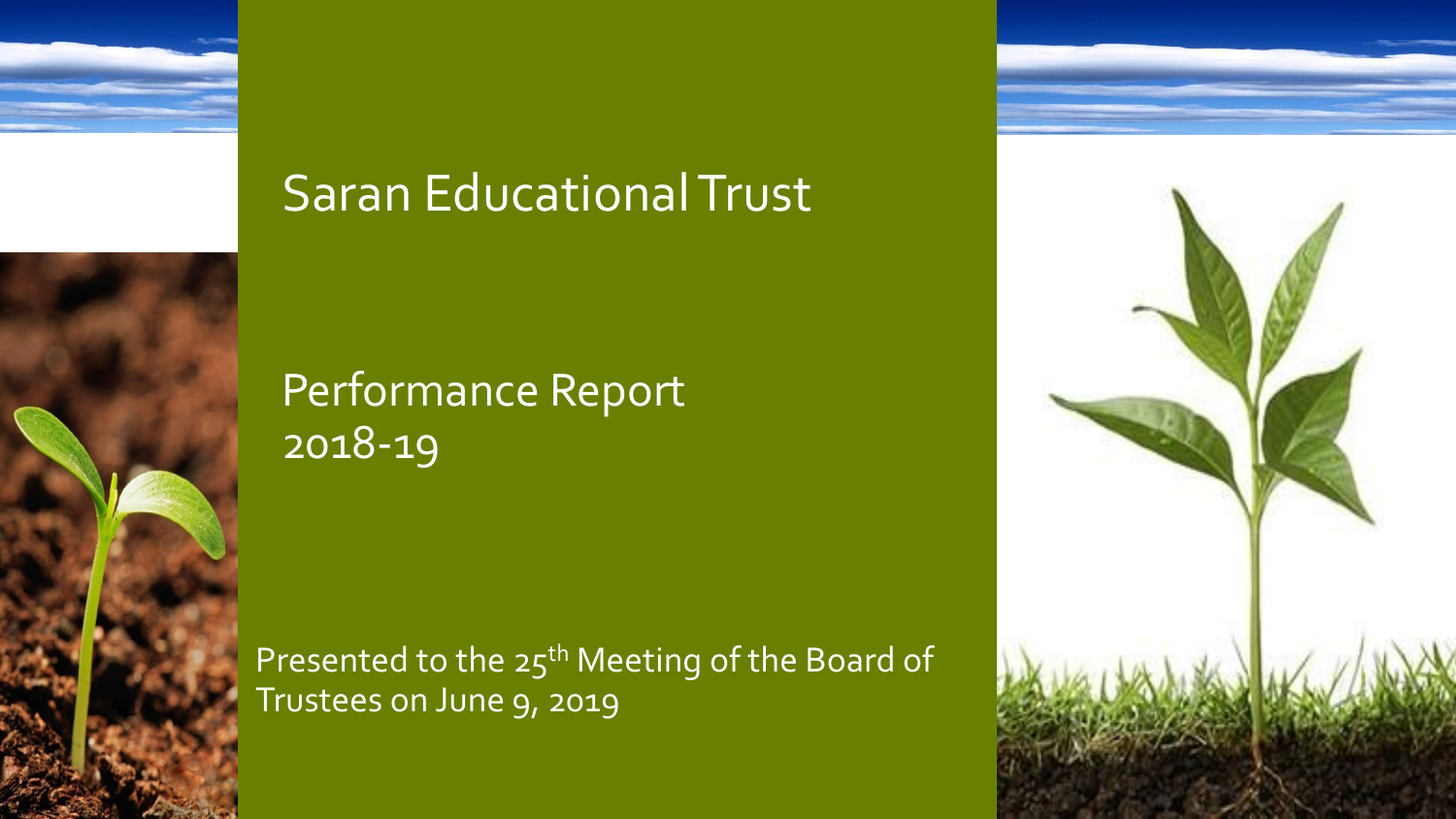# Report Outline

- List of officeholders
- Members of Executive Committee
- Salient Figures of School
- Campus Consolidation
- Construction at North East Campus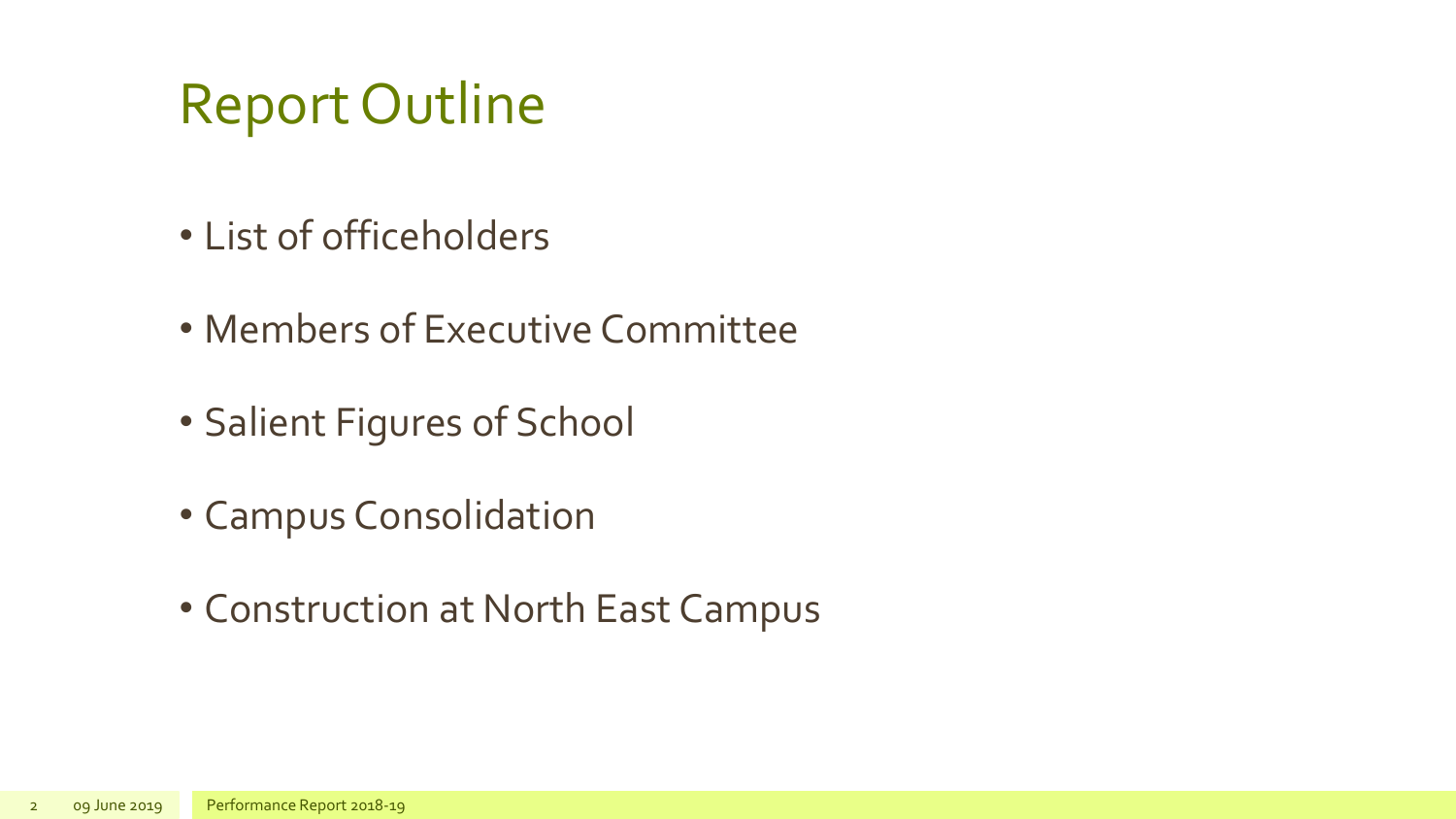# List of Officeholders

- 
- Deputy Managing Trustee: Syed Saeed Reza
- 
- 

• Managing Trustee: Syed Sadiq Hussain • Secretary: Muhammad Shozib • Joint Secretary: Fahad Abdullah (appointed 09 Feb2019 to fill casual vacancy on resignation of Wasiq Abbas)

- 
- Treasurer: Jawad Yousuf

The office holders took charge of office on 01 July 2018. Their two-year tenure will end on 30 June 2020.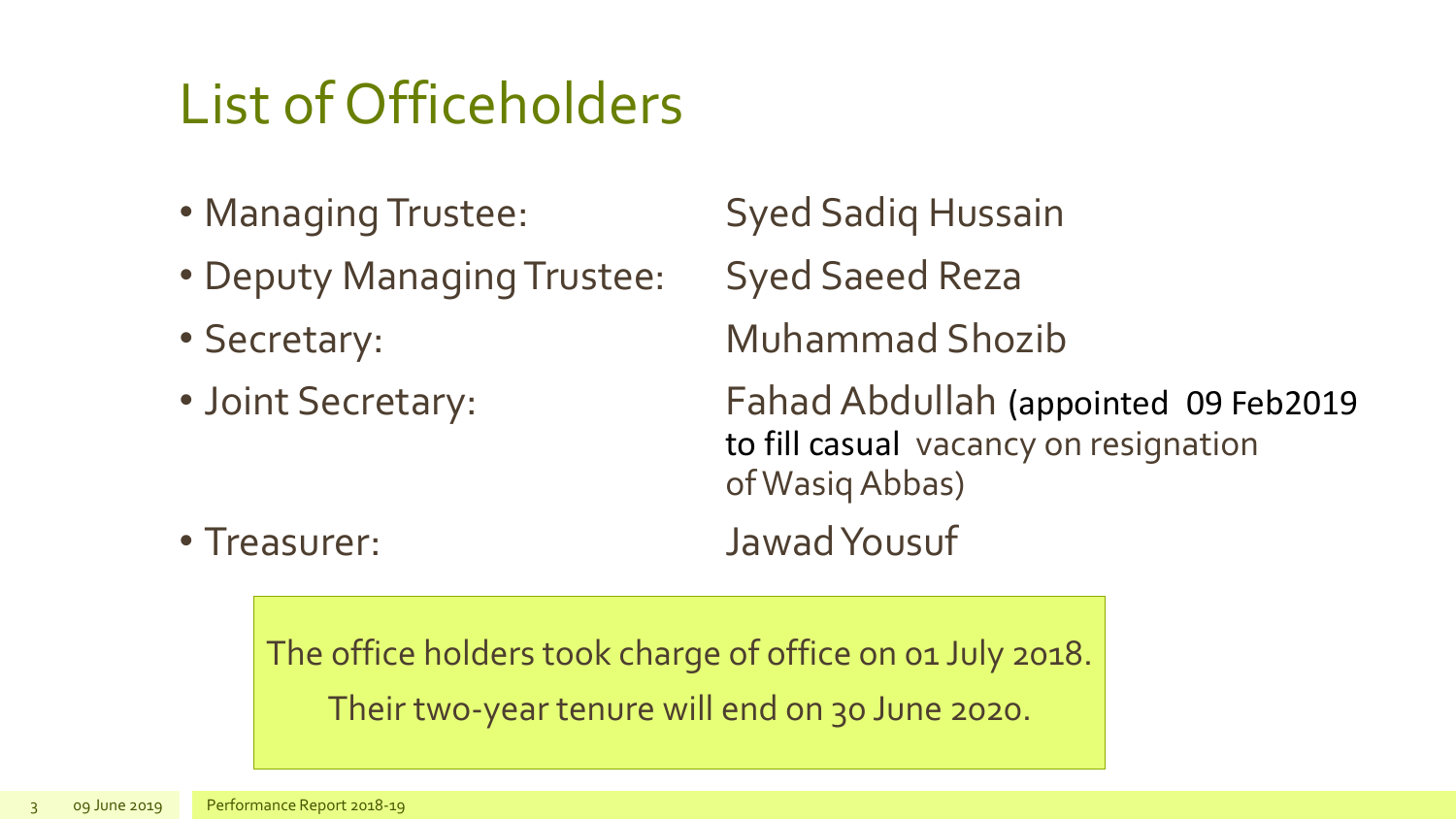# Members of Executive Committee

- 1. Syed Sadiq Hussain (Chairman)
- 2. Syed Saeed Reza
- 3. Muhammad Shozib
- 4. Fahad Abdullah
- 5. Jawad Yousuf
- 6. Niaz Husain
- 7. Arif Kazmi Co-opted Member
- 8. Sumera Naqvi Convener

Executive Committee tenure: 01 July 2018 to 30 June 2020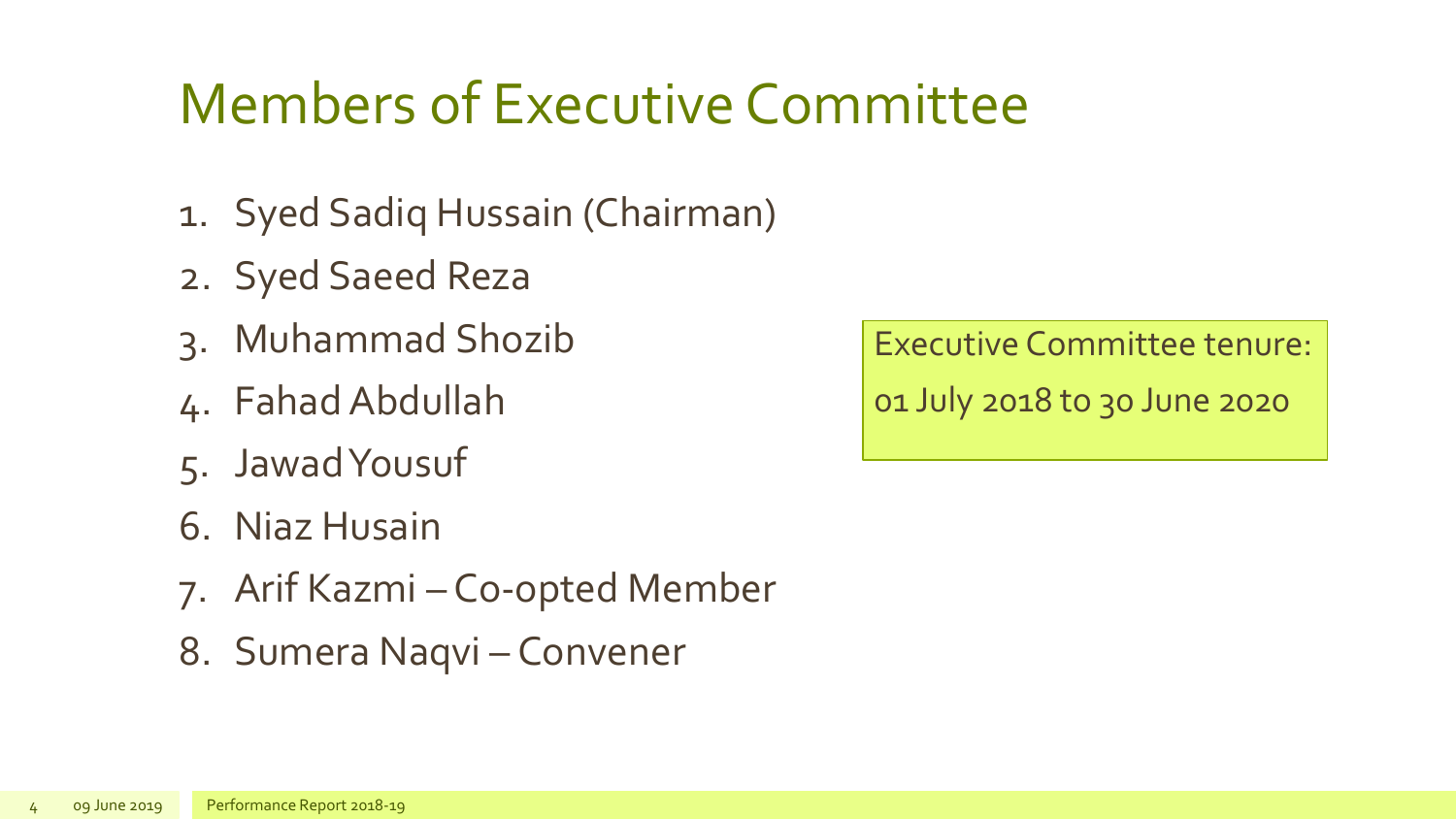# Timeline

| <b>Registration of Trust:</b>              | 1997 |
|--------------------------------------------|------|
|                                            |      |
| <b>Start of School:</b>                    | 1998 |
|                                            |      |
| <b>Start of Campus 2:</b>                  | 2005 |
|                                            |      |
| <b>Start of Construction at NE Campus:</b> | 2011 |
|                                            |      |
| <b>Start of Classes at NE Campus:</b>      | 2012 |
|                                            |      |
| <b>Closure or Campus 2:</b>                | 2019 |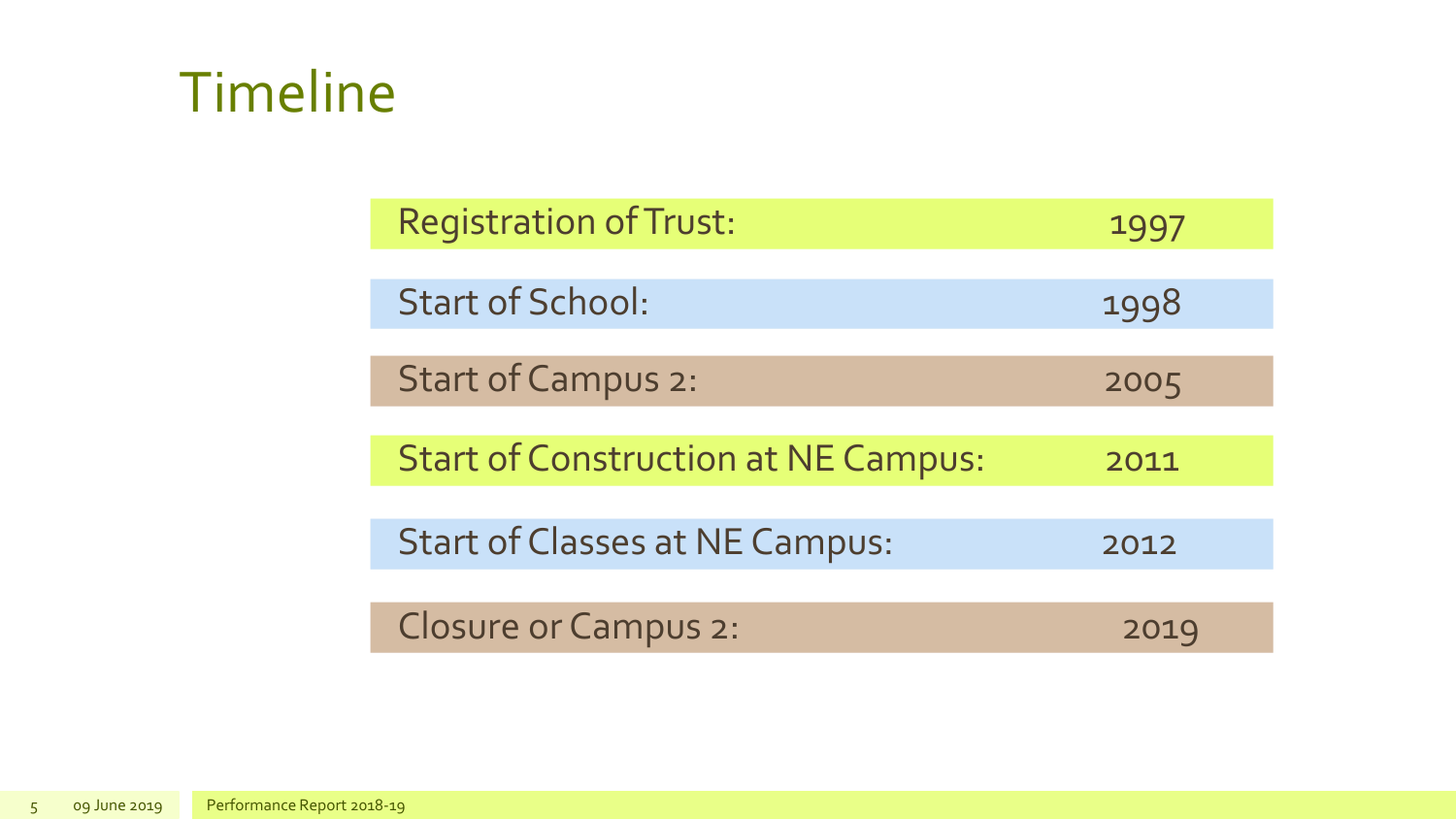# Salient Figures of School - As on 01 May 2019

|                  | <b>TYTYP</b>    | <b>THT</b>      |    | UL                                |
|------------------|-----------------|-----------------|----|-----------------------------------|
| <b>Total</b>     | <b>Students</b> | <b>Teachers</b> |    | <b>Admin Staff Domestic Staff</b> |
|                  | 720             | 62              | 06 | 19                                |
| <b>Campus 1</b>  | 230             | 26              | 01 | 09                                |
| <b>NE Campus</b> | 490             | 36              | 05 | 10                                |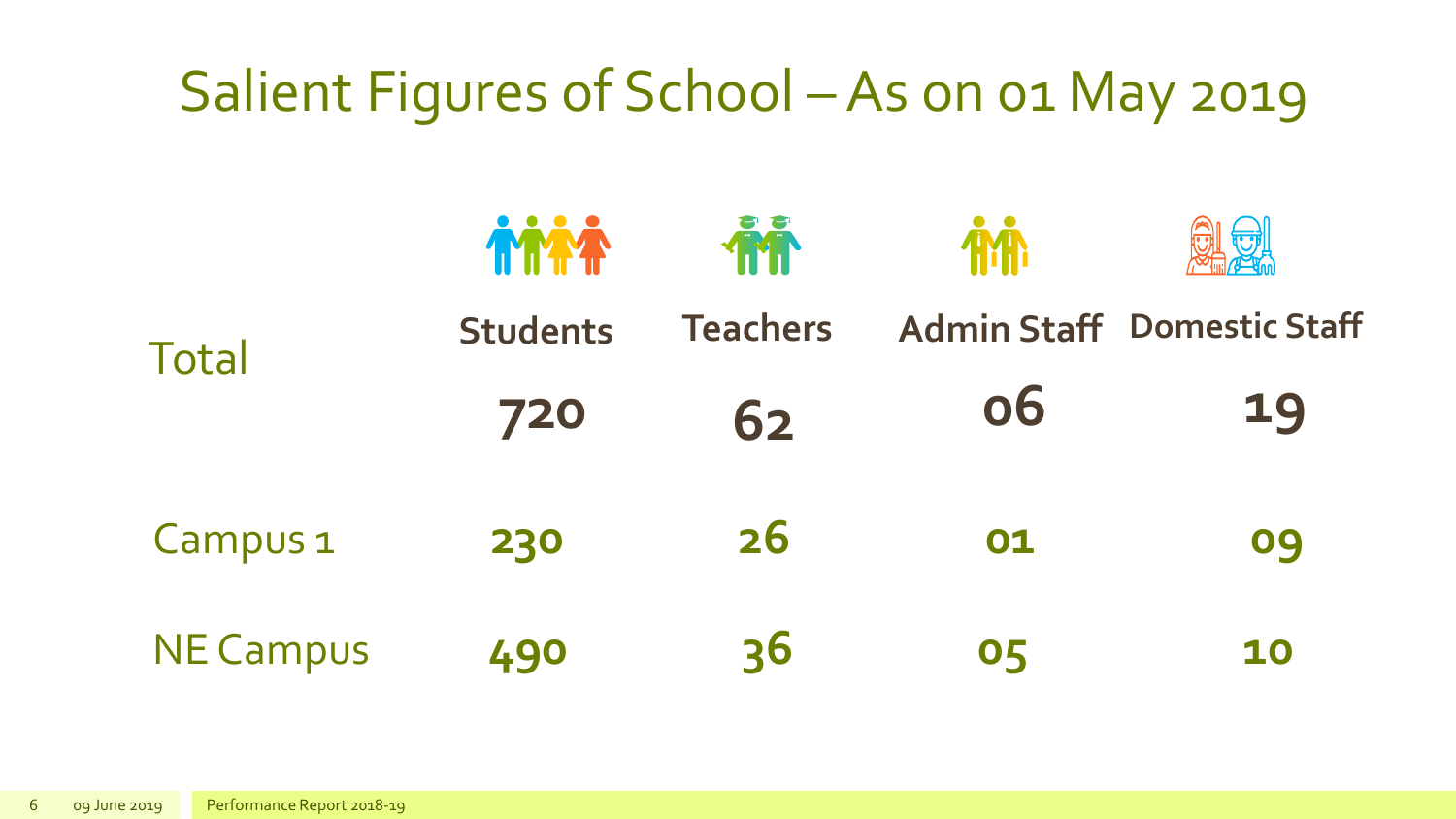## Matric Results

### Results for Three Years



### Cumulative Result for Ten Batches

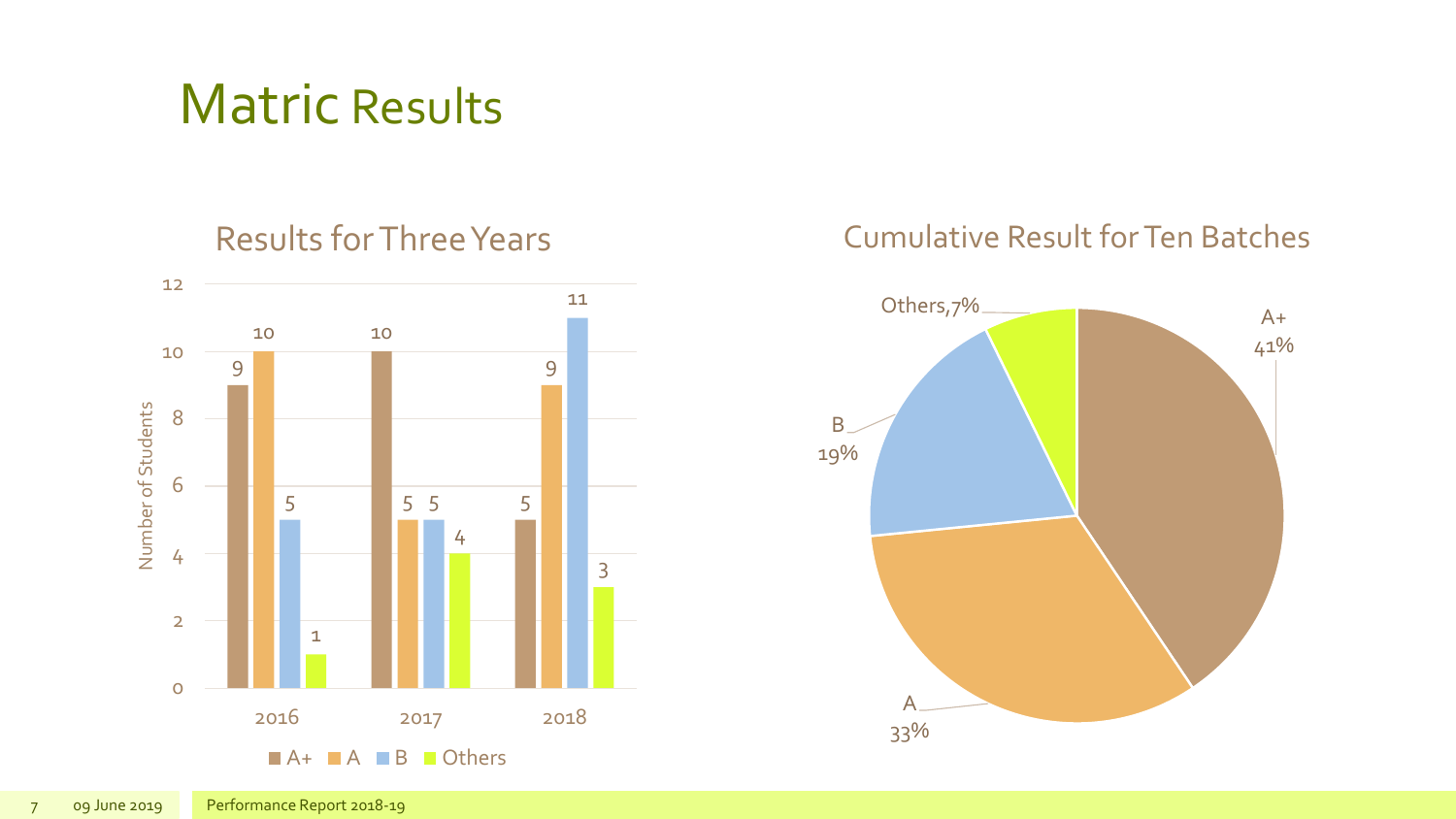## Teachers' Development

- Recruiting good teachers: A universal challenge
- Location of NE Campus: Increases difficulties
- Major schooling systems: In-house training programmes
- Random trainings: Not worthwhile
- Local training institution Edlab: Services acquired
- School development plan for an entire year: In progress
- Edlab services: Teacher training workshops, classobservations, providing feedback to teachers etc.
- Edlab training plan: Next slide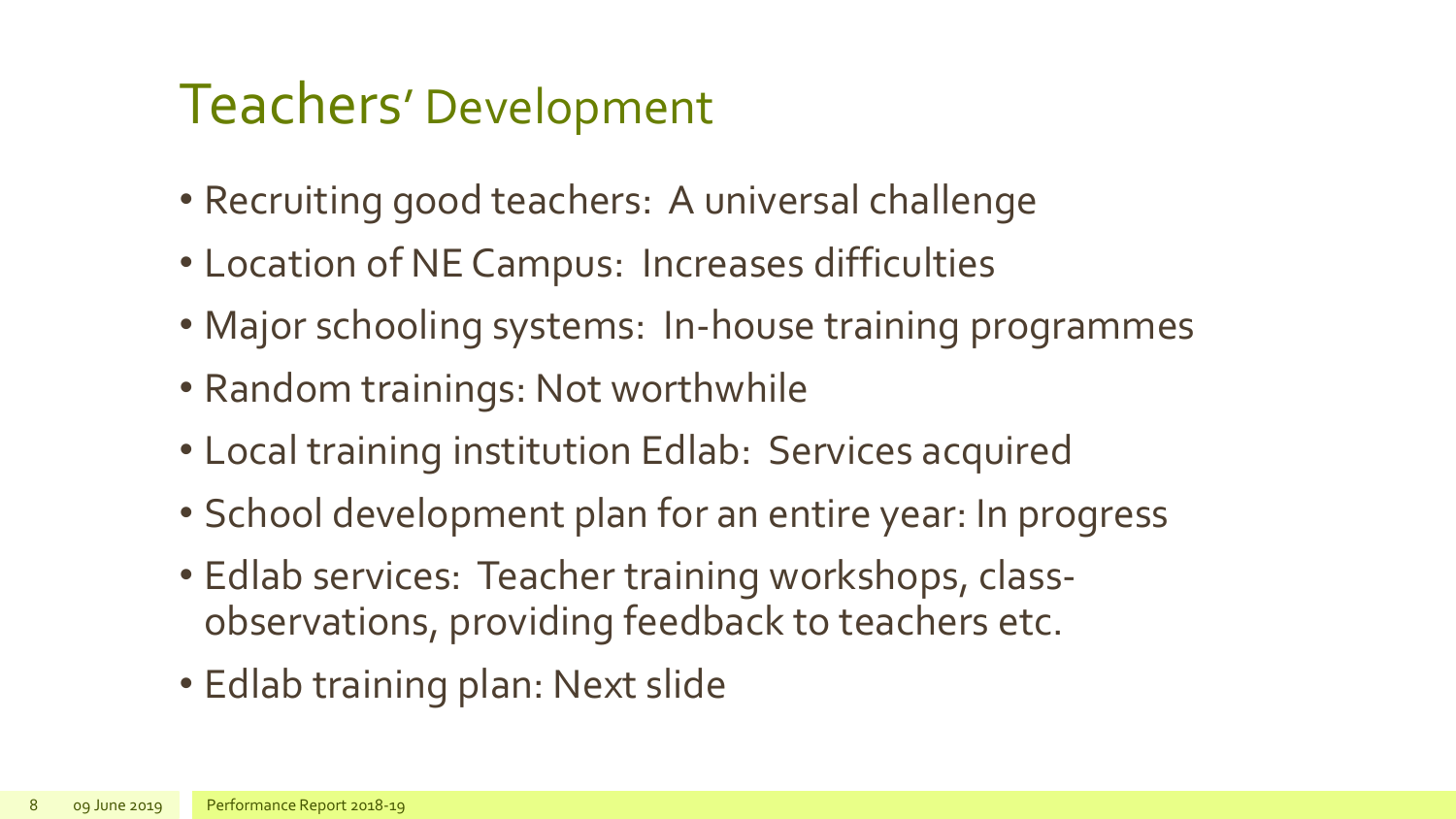### **TRAINING ROADMAP**

#### **ASSESSMENT OF IMPACT**

Classroom observations, students' academic reports, and teacher feedback.

#### **CLASSROOM APPLICATION**

Teachers apply the five-step model in their classrooms guided by their revised lesson plans.

#### **REVISING LESSON PLANS**

Teachers revise their lesson plans based on feedback.

### **ASSESSMENT OF CURRENT PRACTICE**

Classroom observations, student academic reports, and focus groups with teachers.

#### **EDSHOP**

Teachers attend a 5-day workshop.

#### **DESIGNING LESSON PLANS**

Teachers design lesson plans and present them during the post-workshop meeting.

### **TRAINER'S FEEDBACK ON LESSON PLANS**

Teachers receive feedback on their lesson plans from trainers and fellow teachers.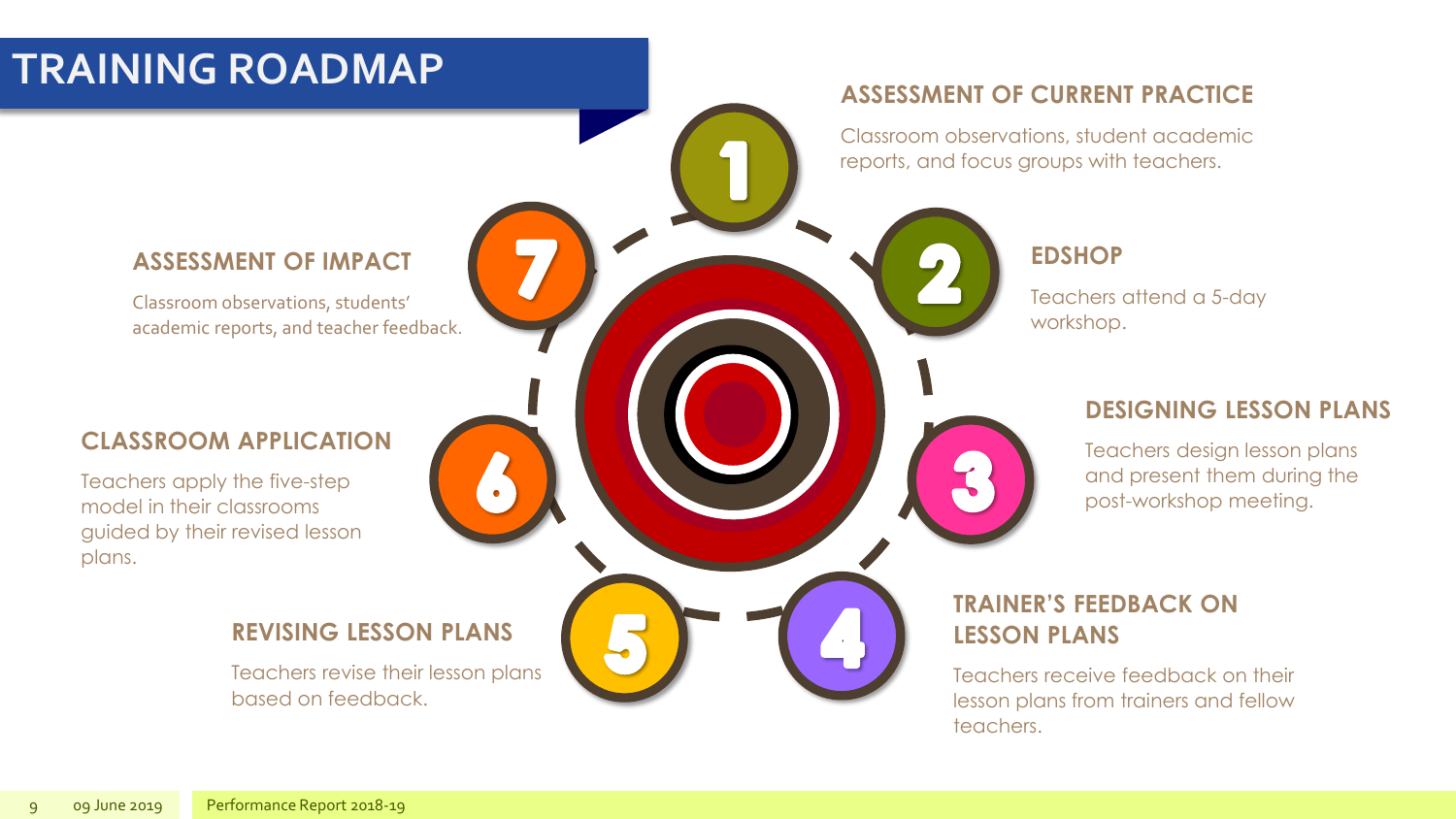# Monthly Financial Picture

- Expense/student: Rs. 4,500
- Fee/student: Rs. 3,400
- Universal subsidy: Rs. 1,100

### Actual Picture

- Expense/student: Rs. 4,500
- Revenue/student: Rs. 2,500 (56%)
- Actual subsidy: Rs. 2,000 (44%) incl additional financial assistance on need basis

### **Monthly donations required = Rs. 1.44m**

### Monthly Picture

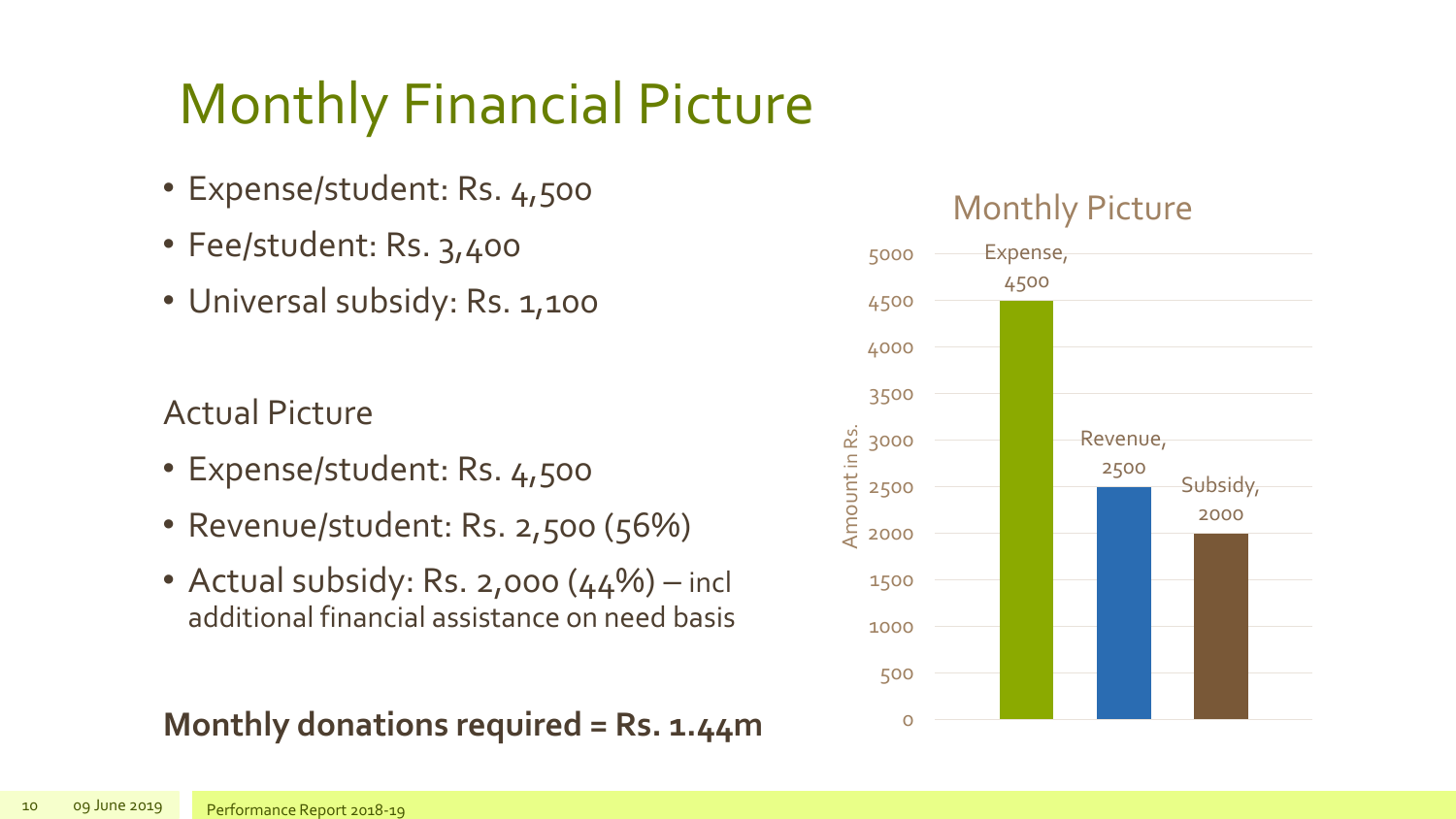## FinancialAssistance Breakdown

- Total students: 720
- Paying full fee: 405 (56%)
- Paying partial fee : 211 (29%)
- Paying no fee: 104 (15%)



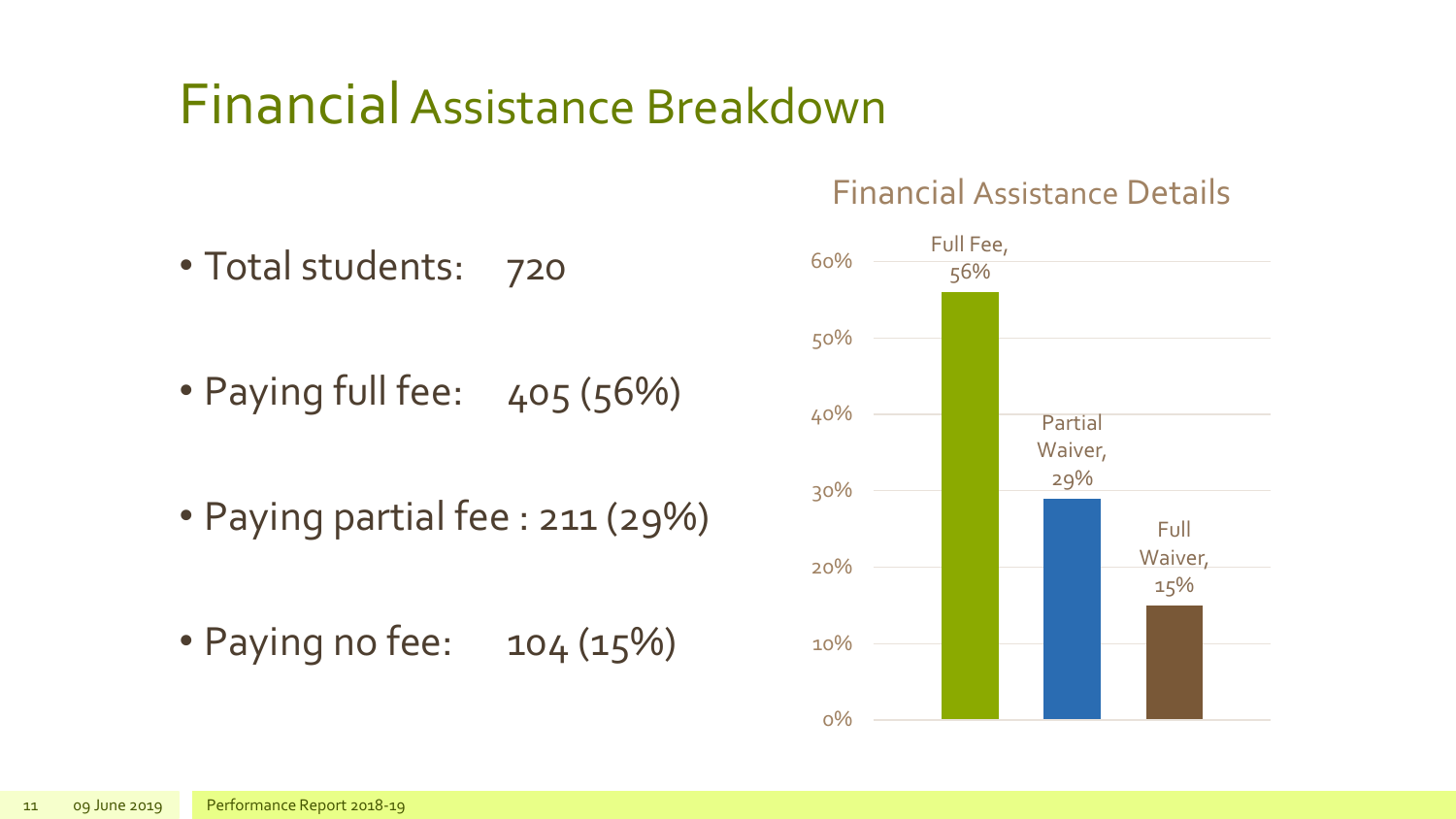# Campus Consolidation Plan

- Executive Committee decision: Closure of Campus2
- Objective: To improve financial and administrative efficiency
- Expected cost savings: Rs 0.3 million per month (approx.)
- Plan included:
	- Closure of Campus 2
	- Converting Campus 1 to a mainly girls campus
	- Transferring Campus 2 students to other two campuses
	- Minimizing difficulties for the parents
	- Reorganisation of Campus 1 and NE Campus
- Date of implementation: 01 April 2019 new academic session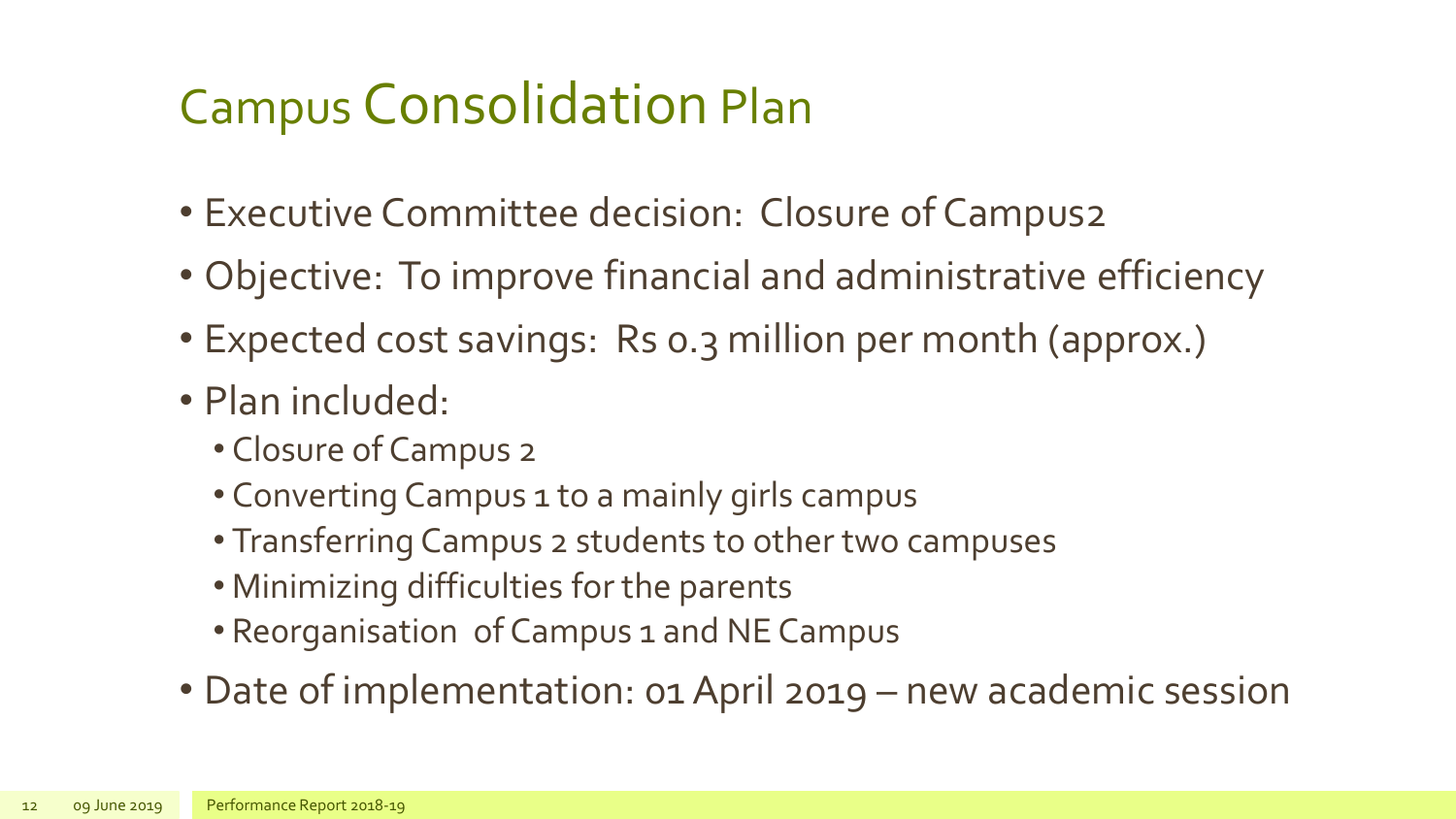## Campus Consolidation Plan - Challenges

- Overcoming parents reluctance, concerns included:
	- •Psychological barrier in sending their children beyond Sohrab Goth
	- •Longer distance
	- •Lack of public transport in the area
	- •Increased transportation cost
- Creating additional classrooms in the two campuses •Campus 1 has 8 classrooms – requirement 12 sections • NE Campus has 22 classrooms – requirement 23 sections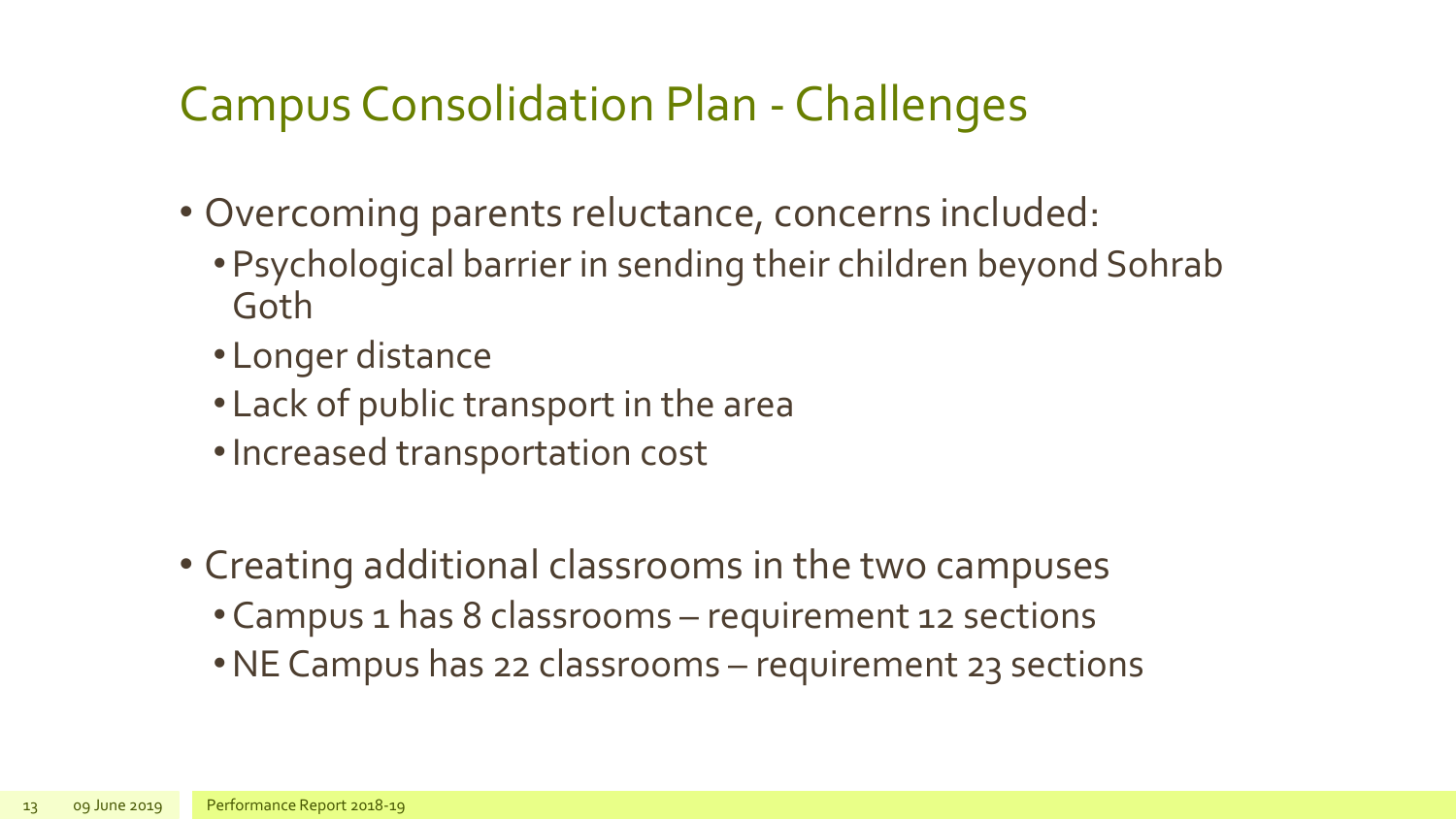### Campus Consolidation – Measures Adopted

- Overcoming parents reluctance
	- •Notices sent well in advance
	- •Campus visits arranged for parents
	- •Orientation meeting held at NE Campus
	- •Transport related difficulties various options considered
	- Creating additional classrooms in the two campuses
		- •Merging of classes
		- •Conversion of labs into classrooms
		- •Reduction in size of library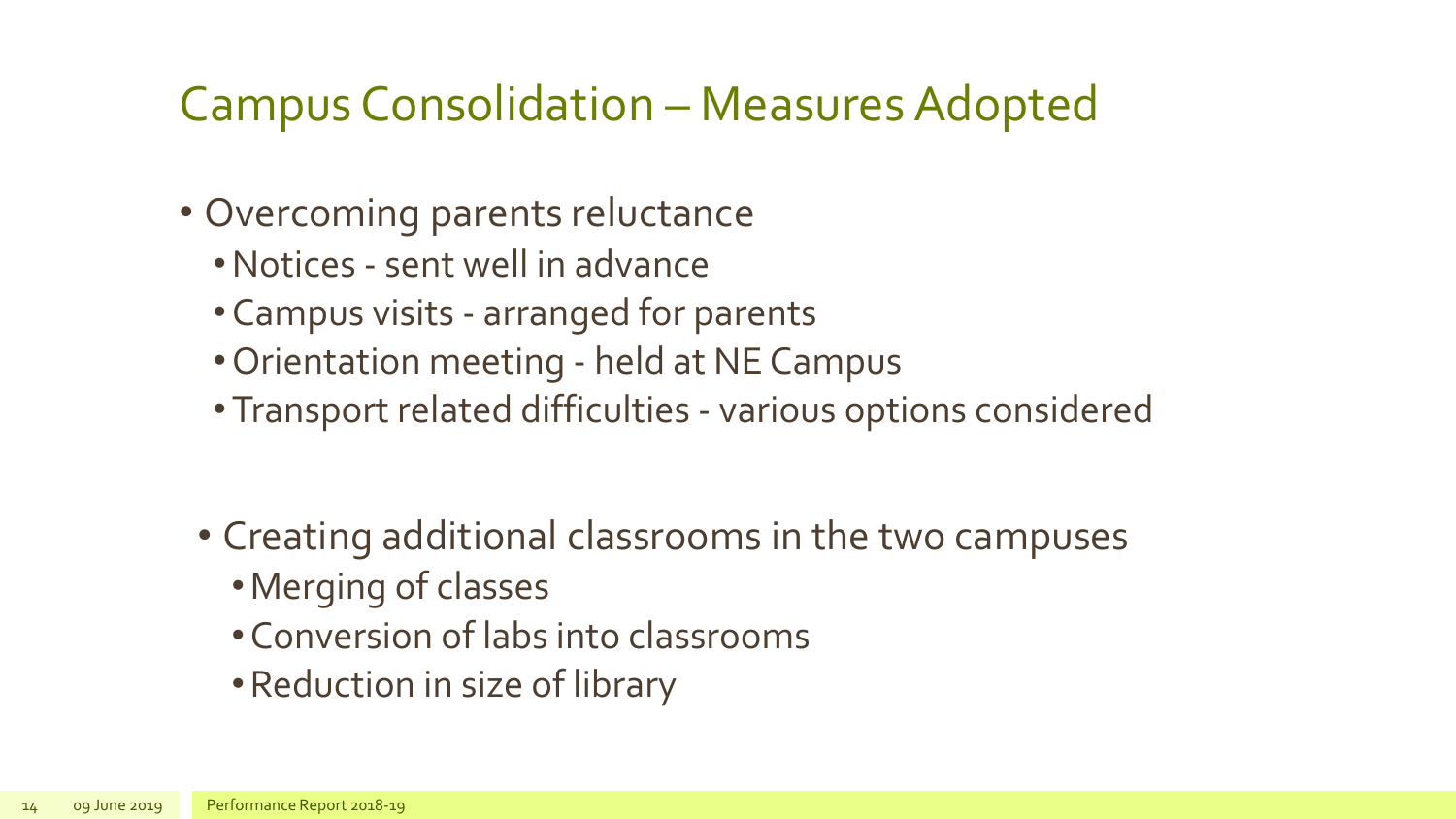# Campus Consolidation Plan – Results

- Campus Consolidation Plan: Executed successfully
- Free transport arranged : Campus 1 to NE Campus and back
- Transport facility: More than 50 students availing
- Dropout due to Campus change: Only 9 students
- New academic session: Commenced 01 April 2019
- Summer vacations: 01 May to 30 June 2019
- Special commendation: School staff for carrying out the plan smoothly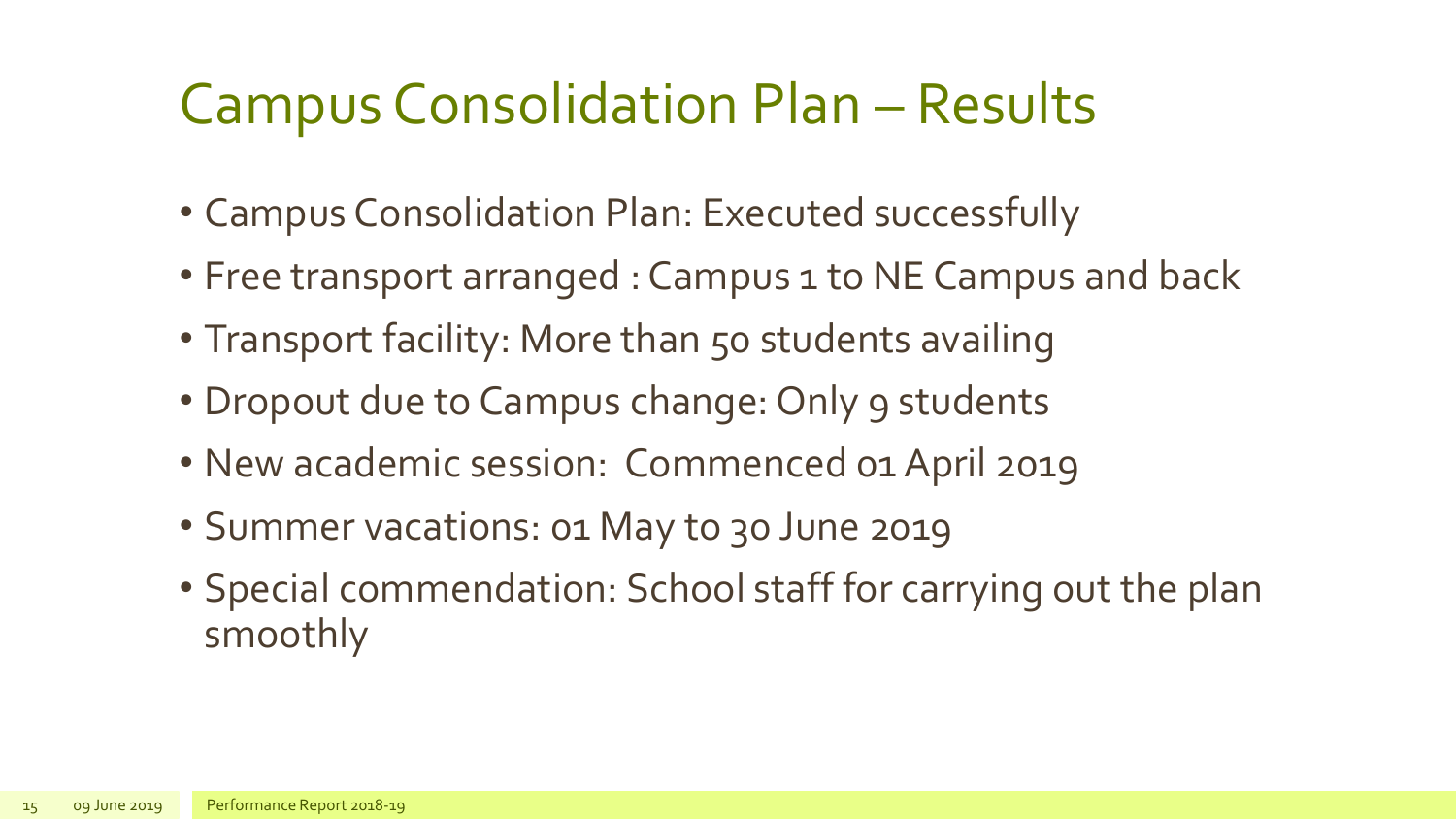# Planned Construction at NE Campus - Need

- Original design: Three blocks
- First block construction: 2011-12
- Start of classes at NE Campus: April 2012
- Construction of 3 blocks: Would have resulted in inadequate open space
- Decision: Revision in the original design
- Present NE strength: Nearing 500
- Next academic year (April 2020): More rooms required
- Additional requirements: Labs and library space, admin offices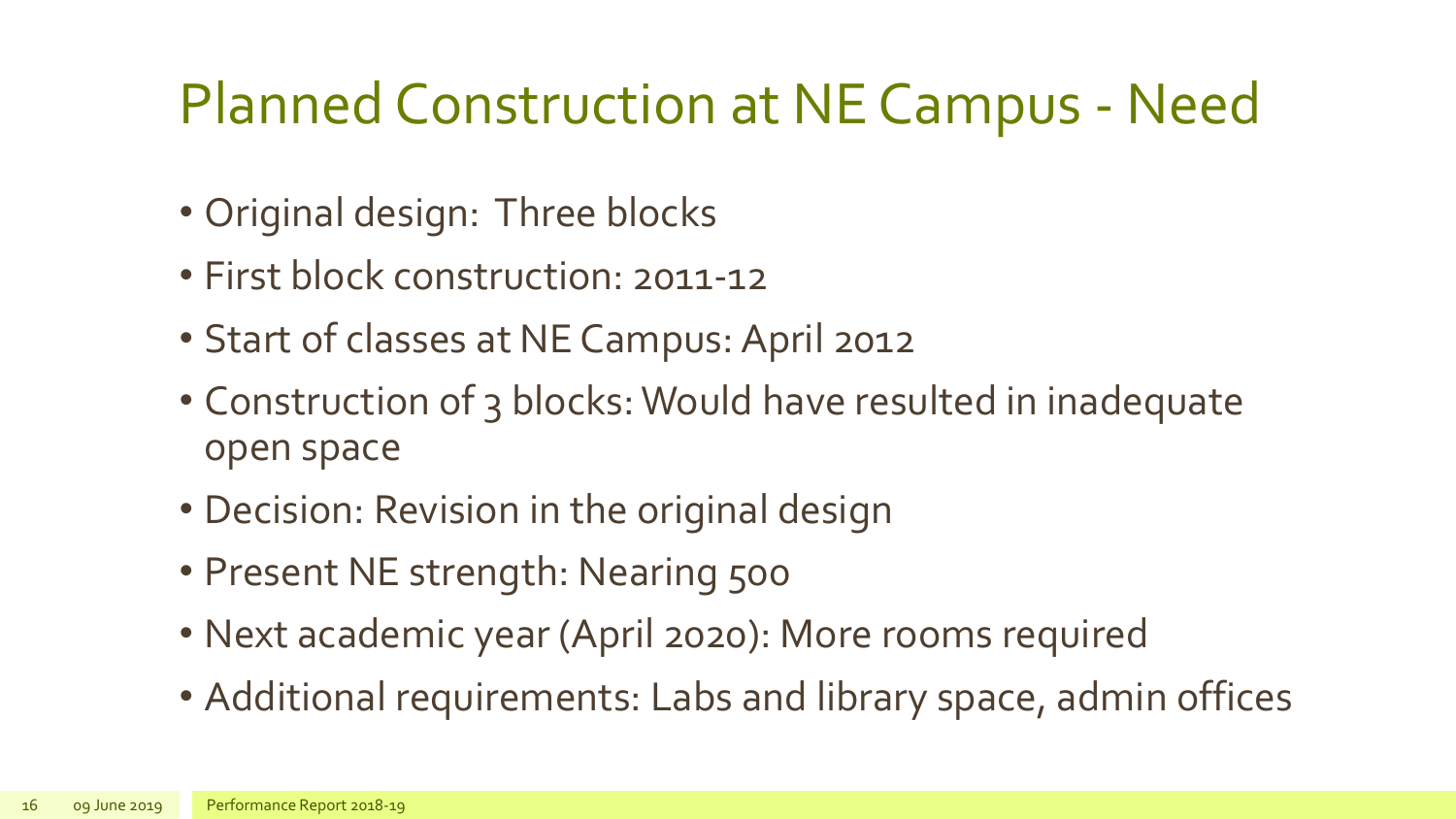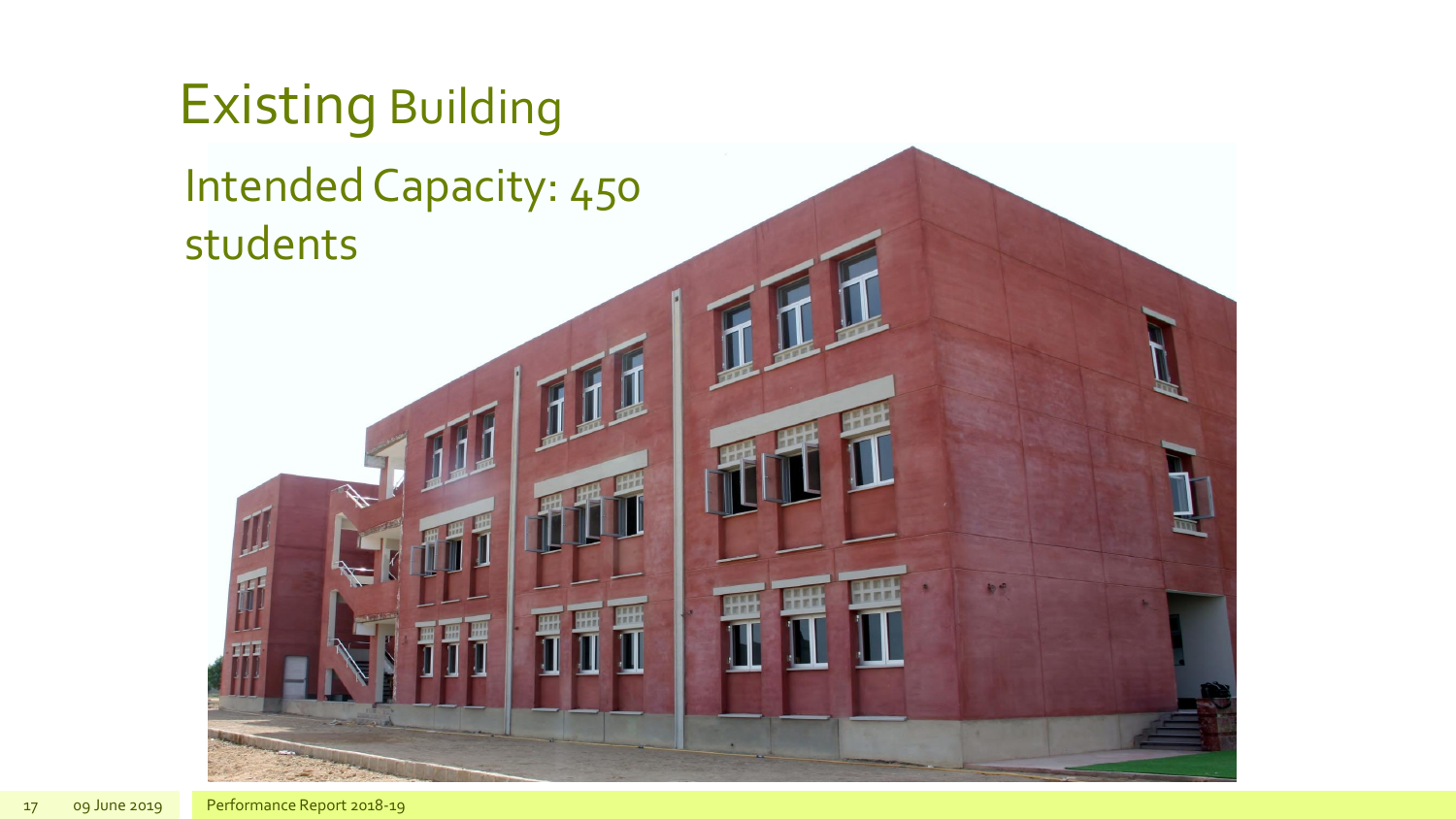### Construction at NE Campus – New Plan

- Ground floor features:
	- •Principal's office
	- •Admin office
	- •Conference room
	- Parents waiting area
	- •Tuck shop
	- •Medical room
	- •Kitchen
	- Watchman's residence
	- •Central court
	- •Playground
- First floor features:
	- Four classrooms, one staff room, toilets, junior library, senior computer lab
- Second floor features:
	- •Five classrooms, toilets, senior library
- Third floor features:
	- •Four classrooms, science labs, toilets, a large multipurpose hall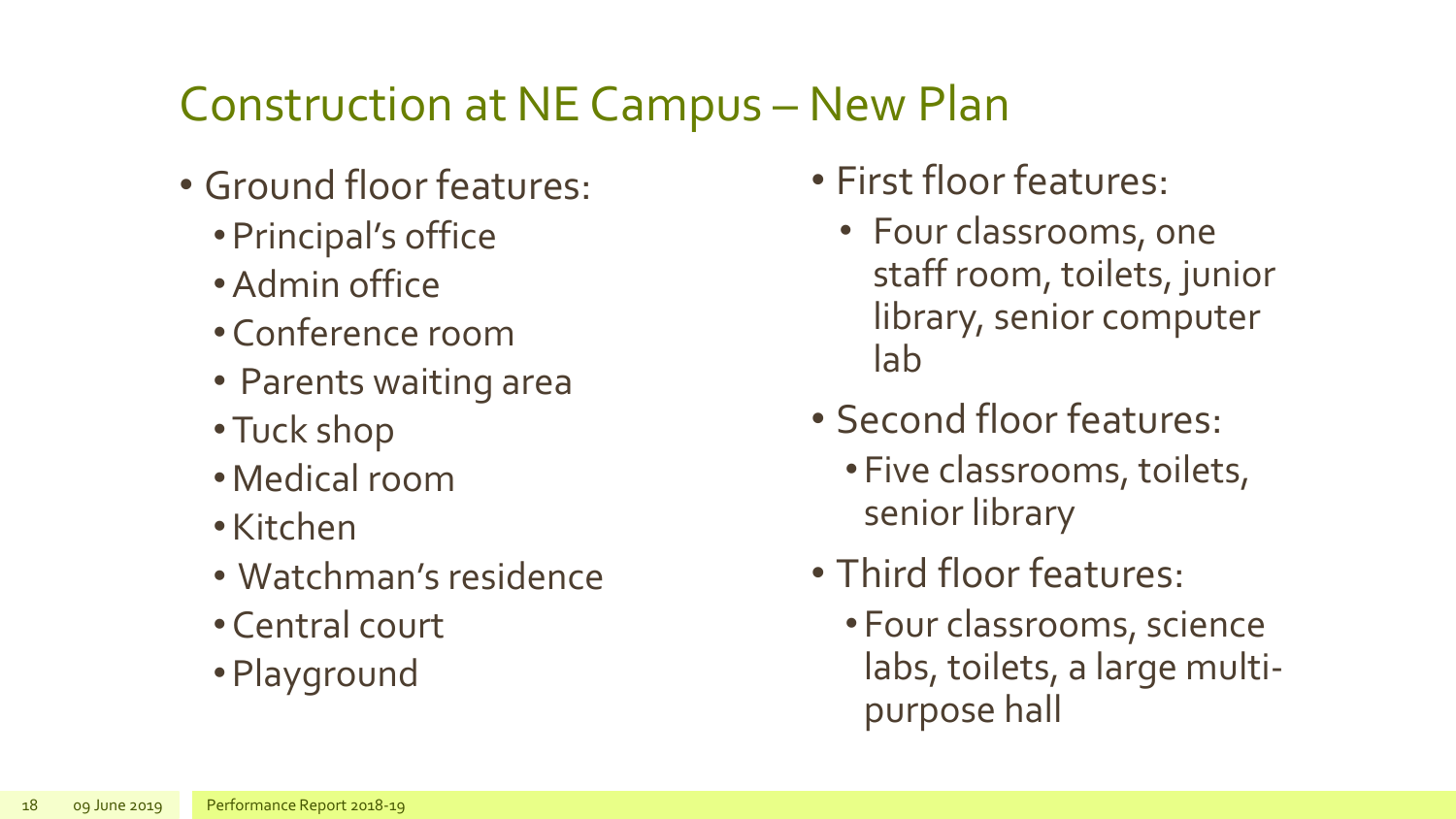### New Layout

### NE Campus capacity after new construction: 750 students

Total capacity of two campuses: 1000 students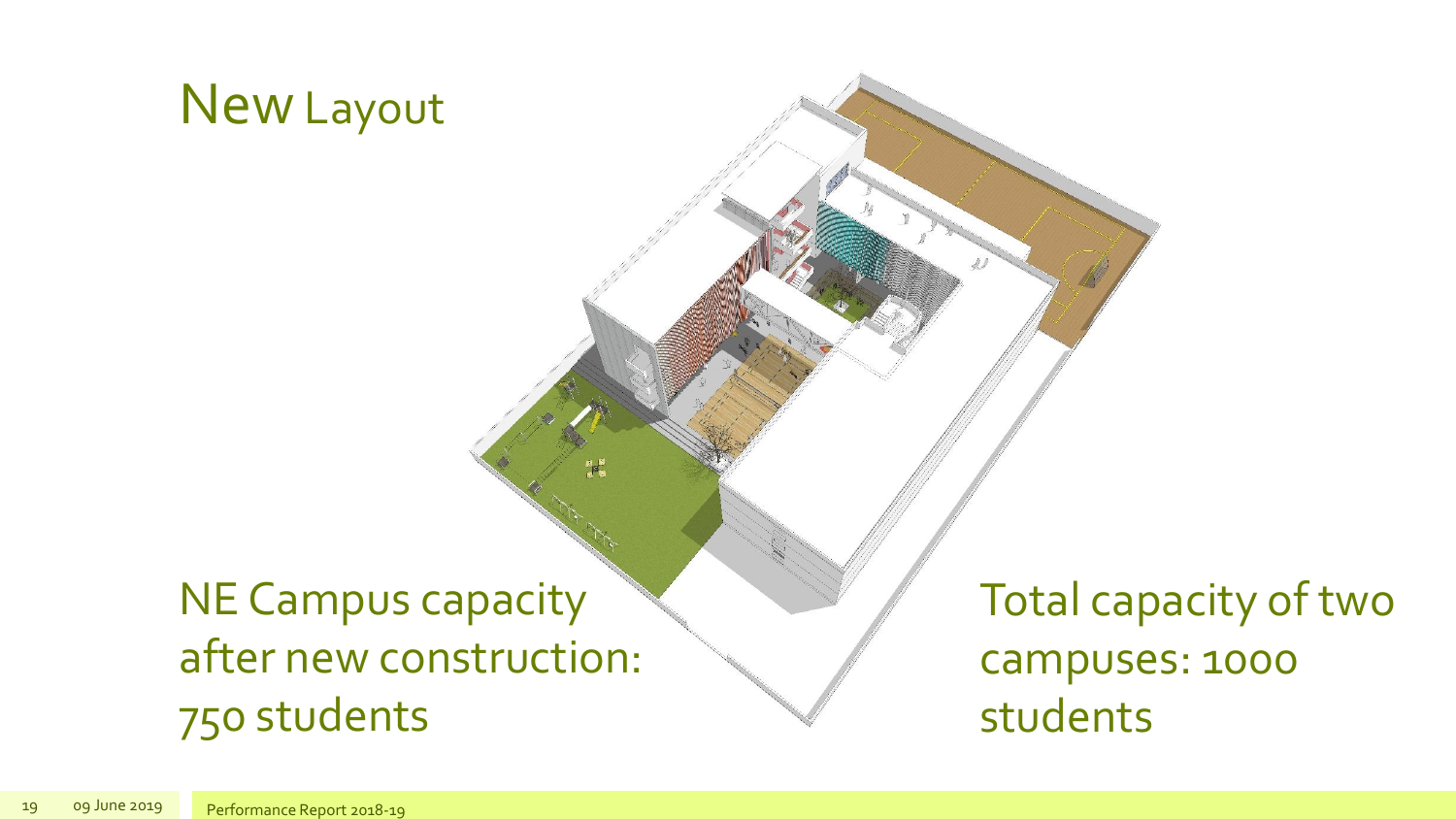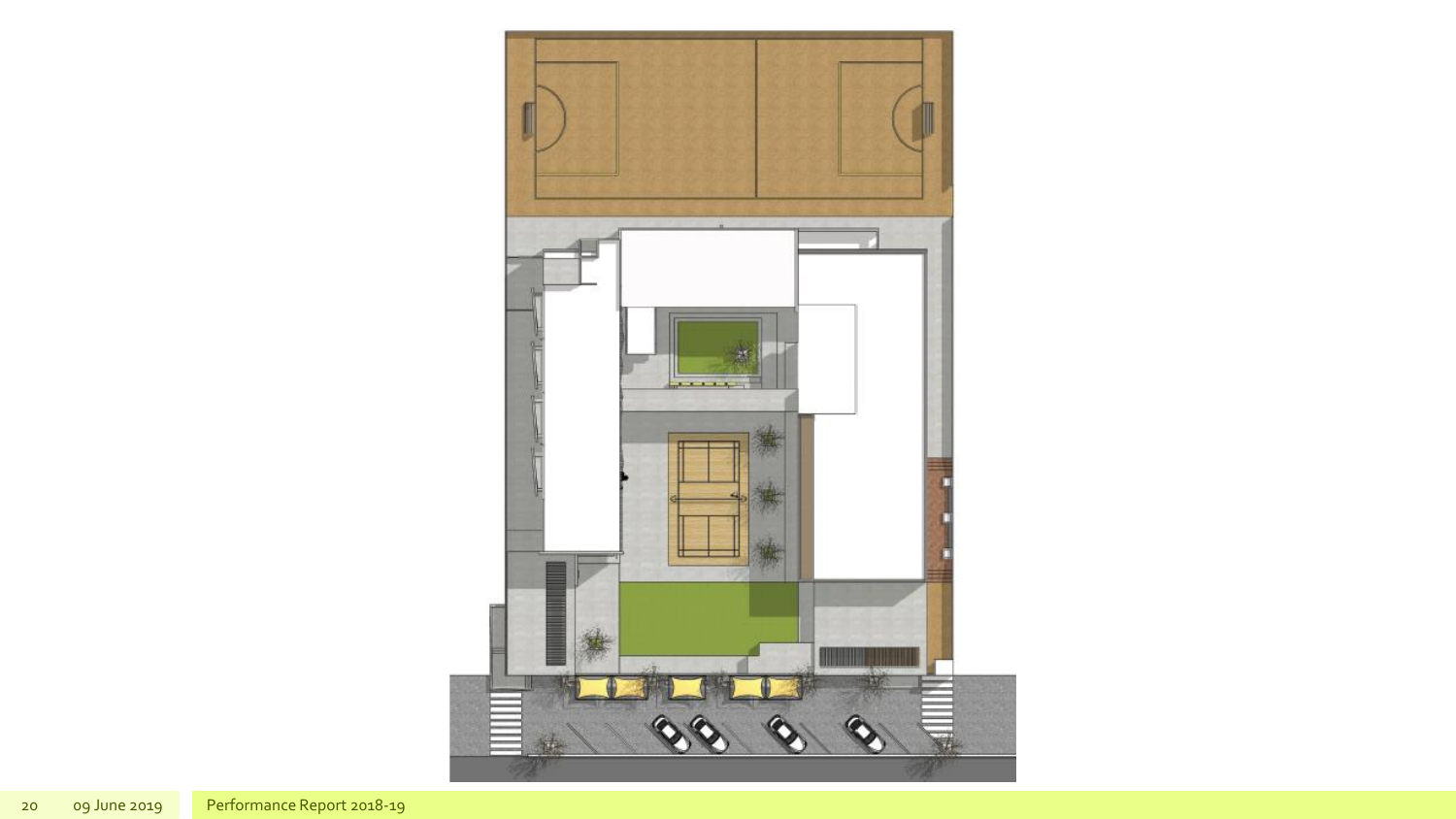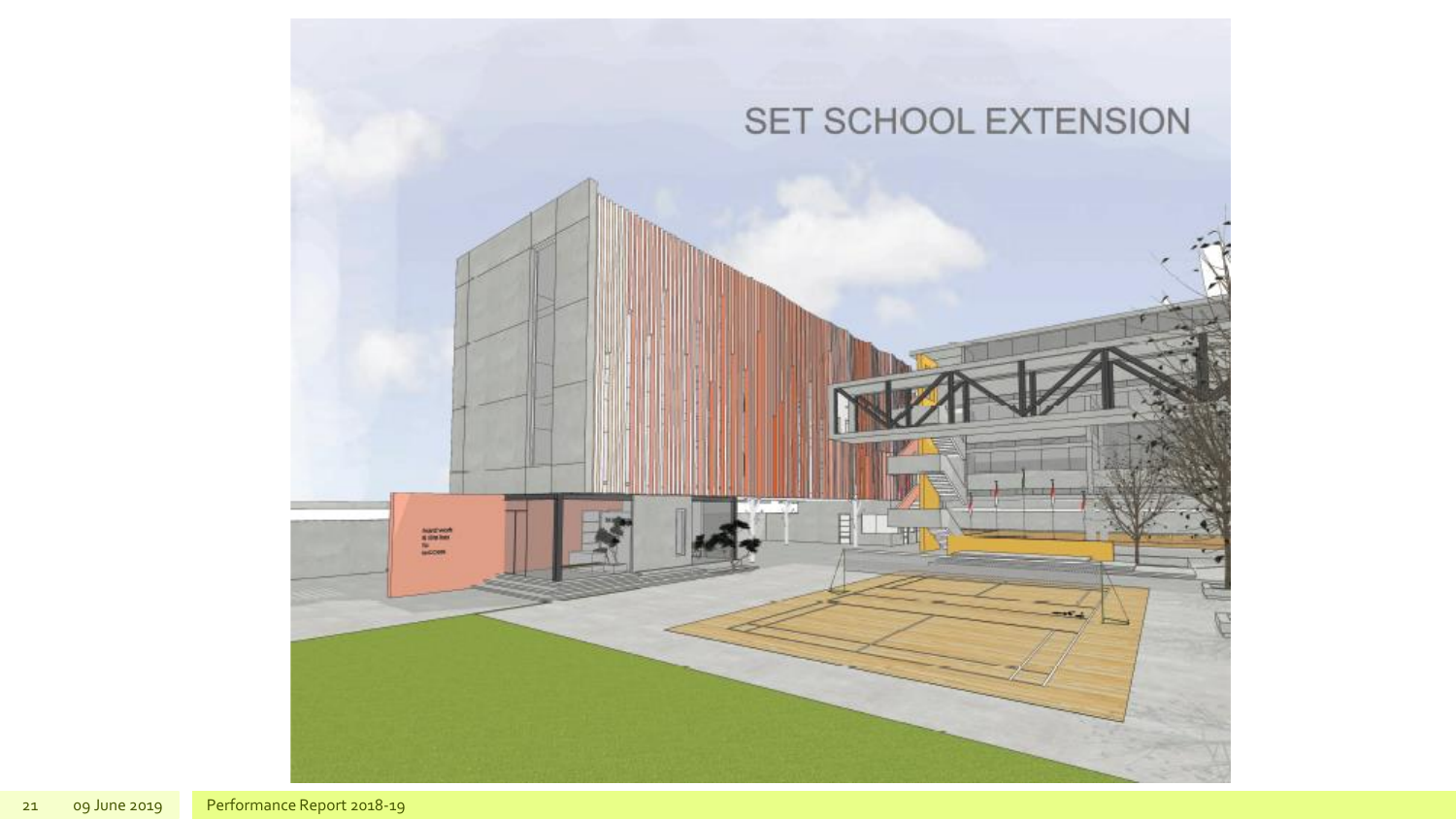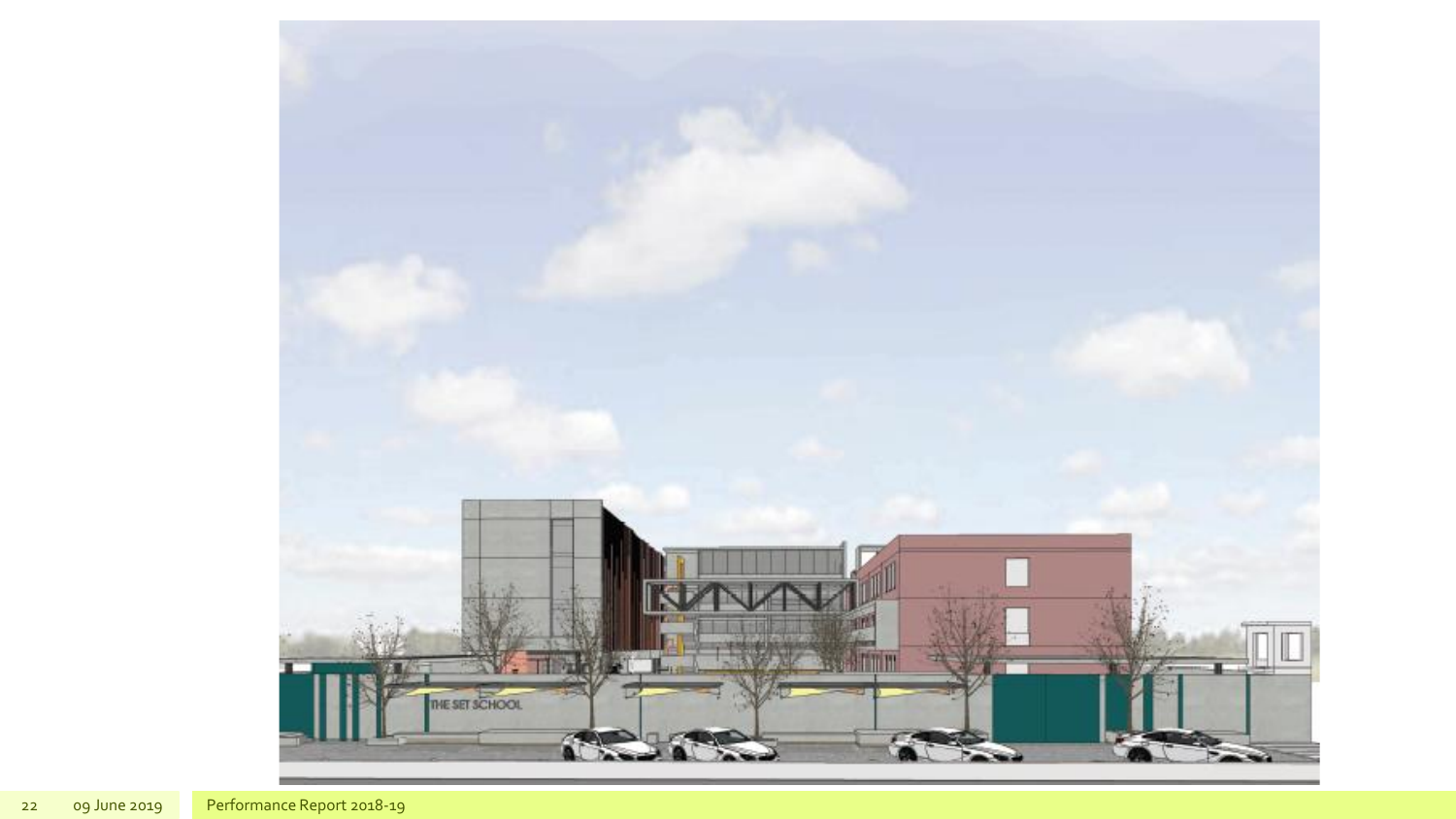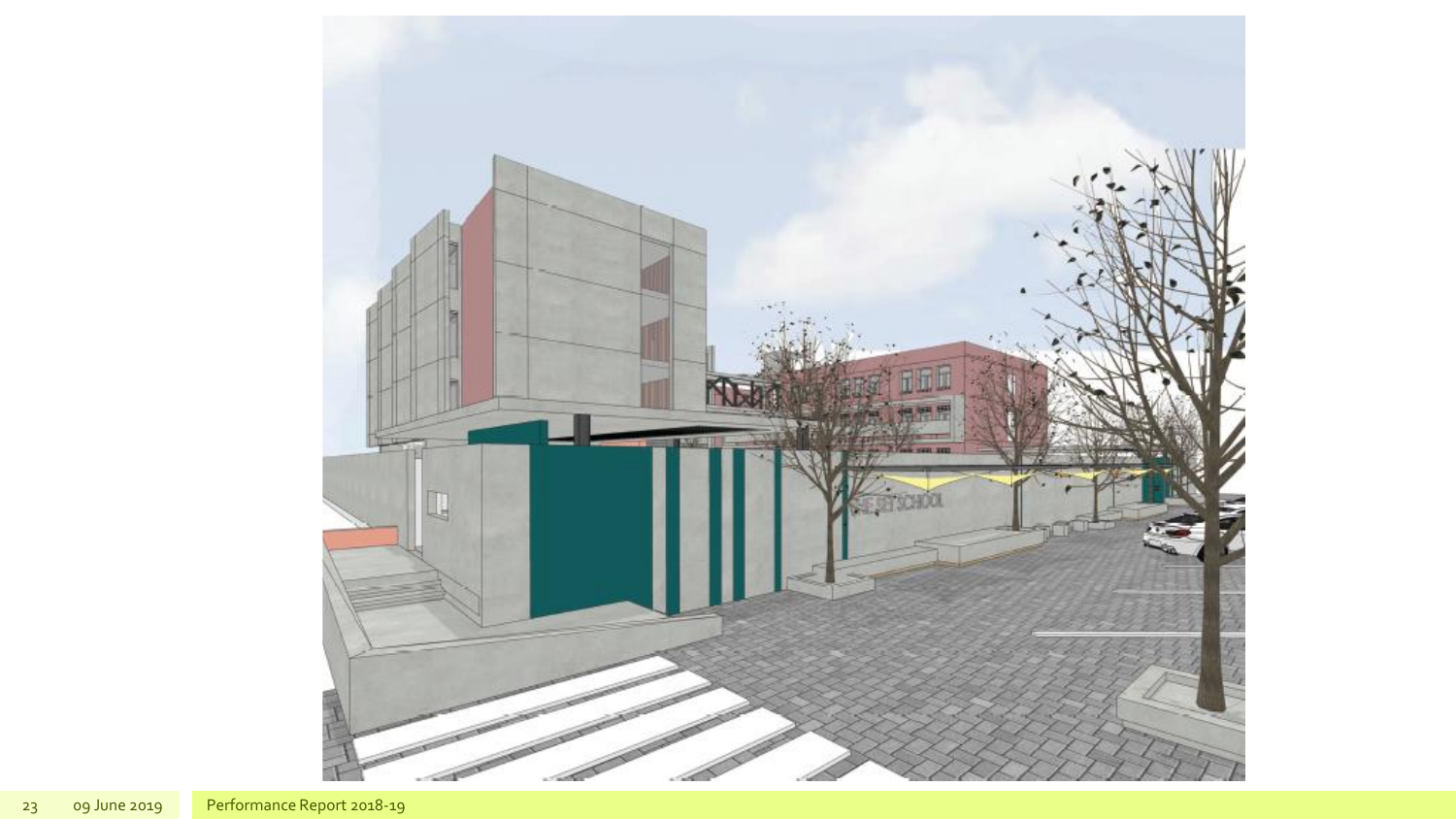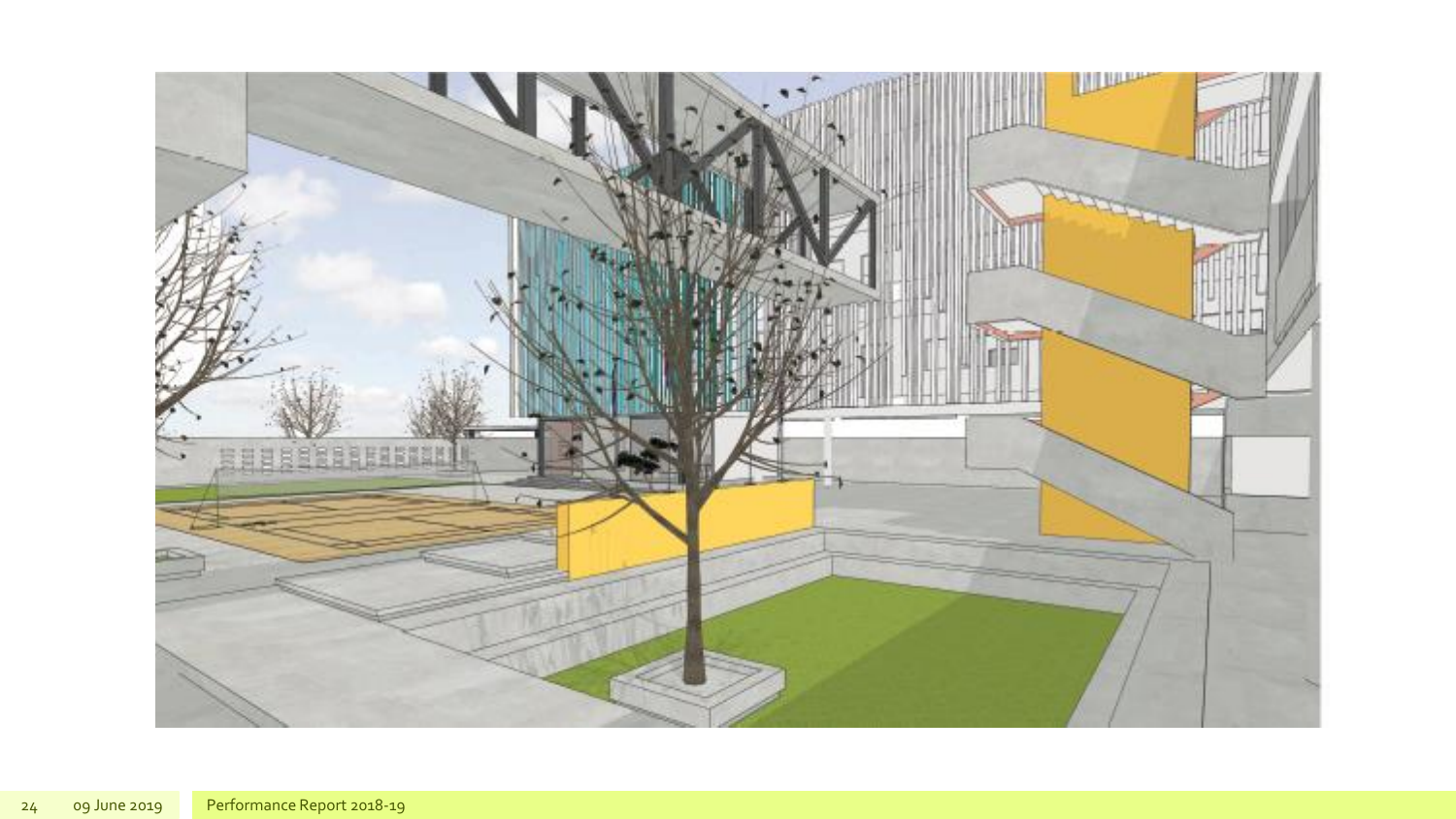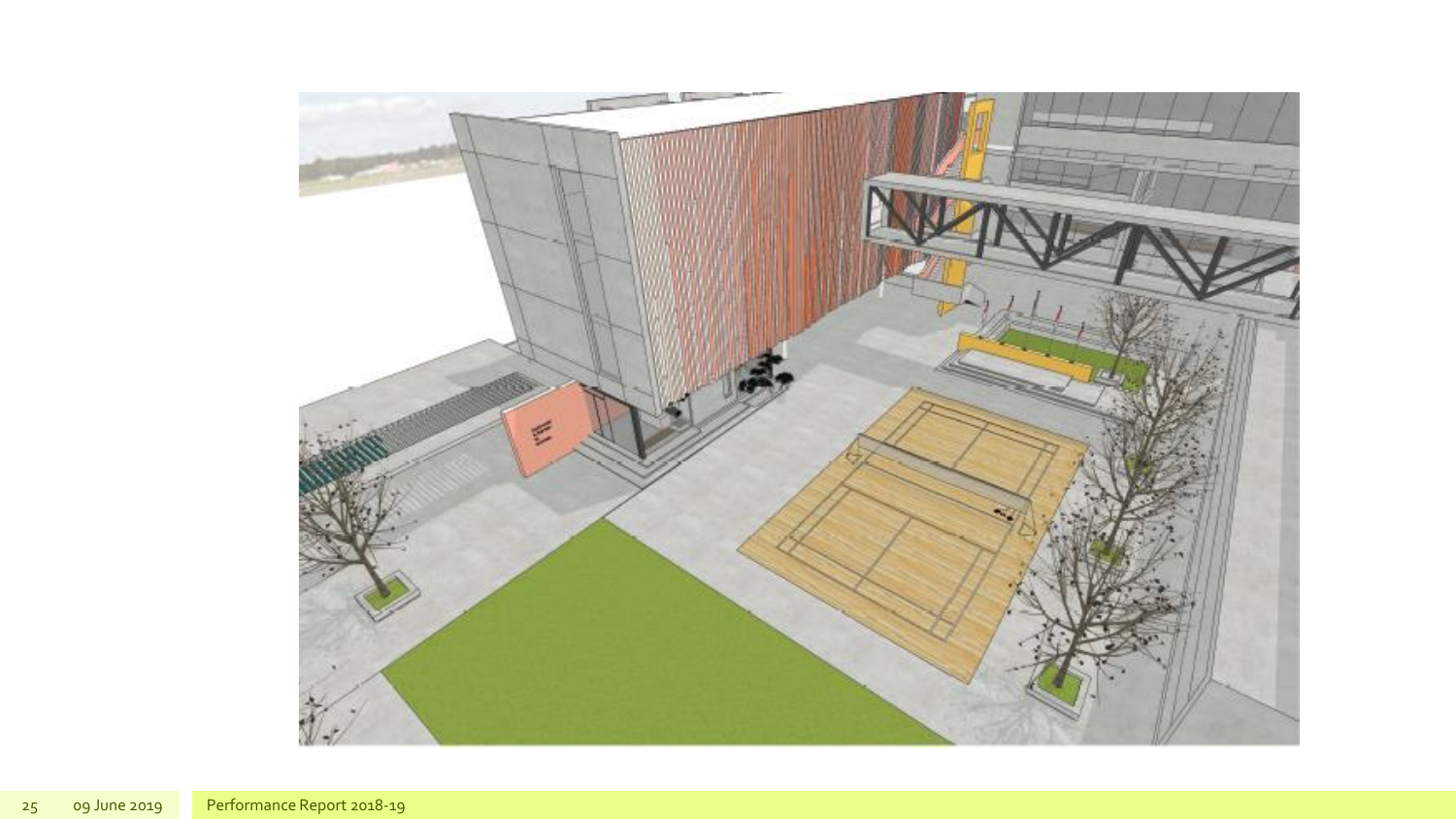## Construction at NE Campus – Cost Estimate

- Area of present construction: 18,600 sq. ft.
- Area of proposed construction: 24,600 sq. ft.
- Estimated cost: Rs. 66 million
- External development cost: Rs. 10 million
- Total cost of the project: Rs. 76 million



Phase 1 : Ground floor plus first floor

- Area of phase 1: 12,500 sq. ft.
- Estimated cost of phase 1: Rs. 32 million
- External development cost: Rs. 6 million

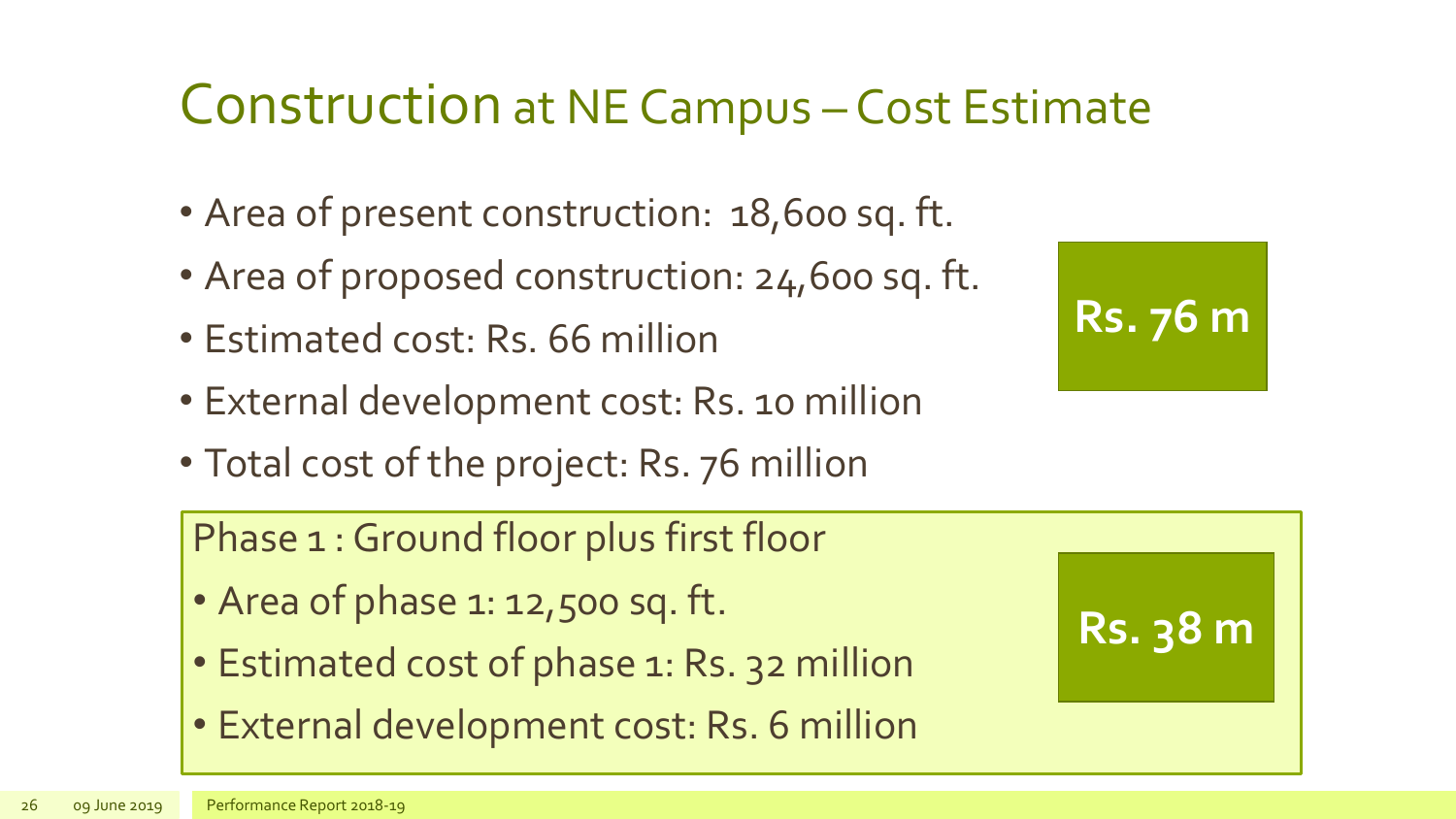# Construction at NE Campus – Targets

- Architectural design: July 2019
- Structural design: August 2019
- MEP design: August 2019
- Preparation of bill of quantities (BOQ): August 2019
- Foundation: July 2019
- Phase 1: March 2020
- Entire Project: March 2022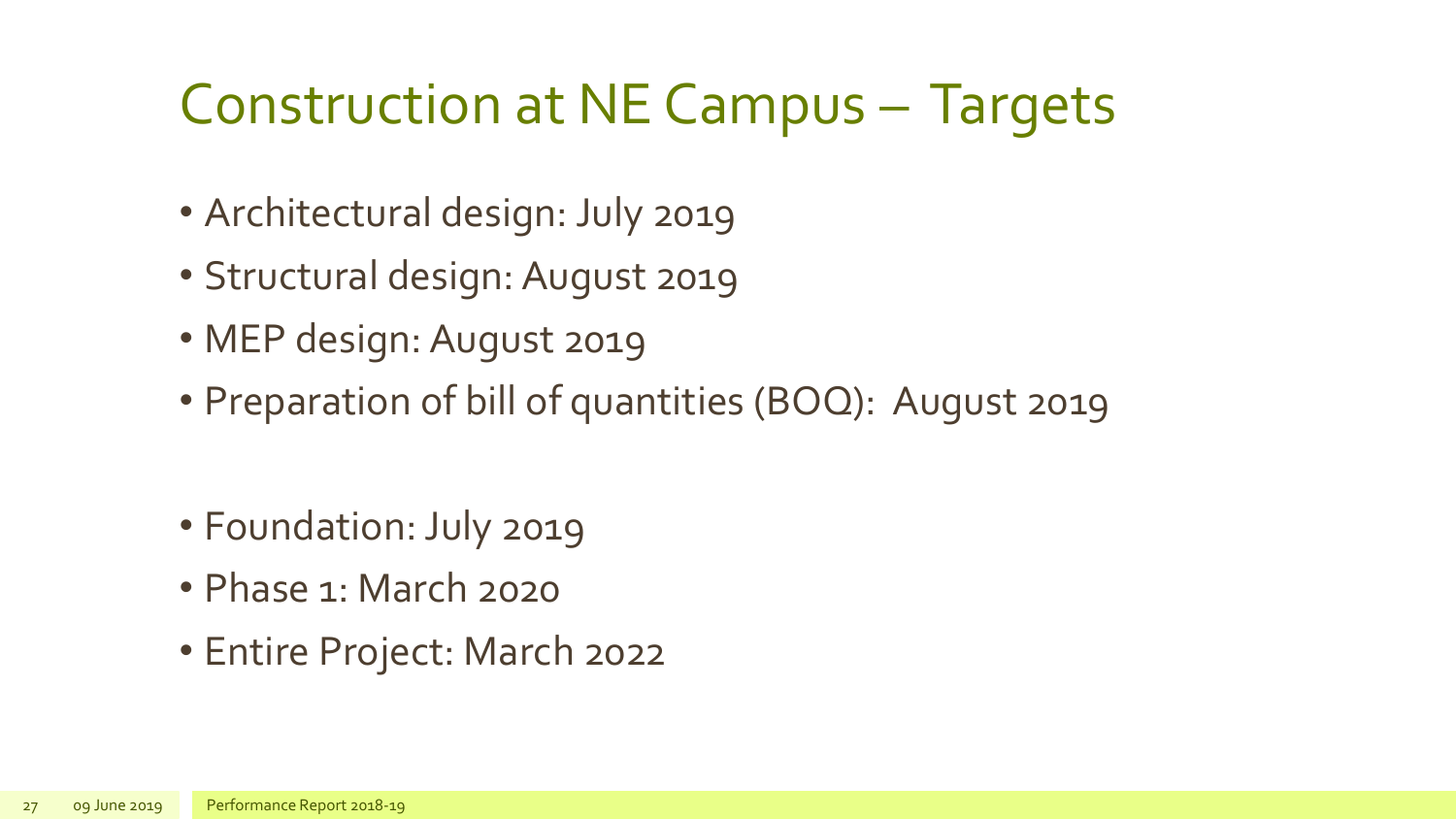# Fundraising Plan

- Preparation of a proposal
- Preparation of promotional material
- Approaching corporate donors
- Contacting existing donors
- Using social media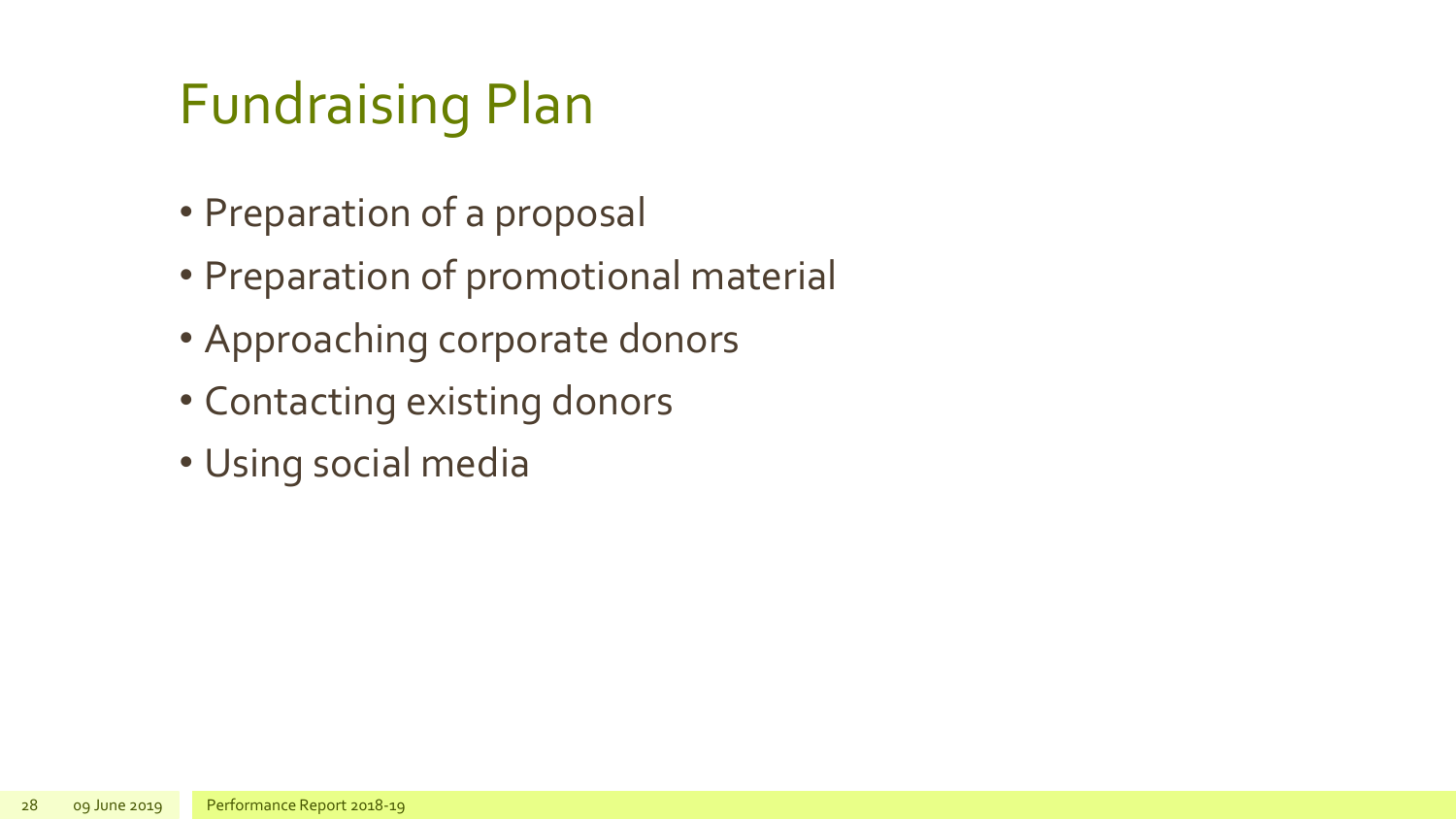# TasksAhead

- Registration with Pakistan Council for Philanthropy (PC P)
- Fundraising for construction
- Acquiring possession of ST-3 (second plot in Gwalior Society)